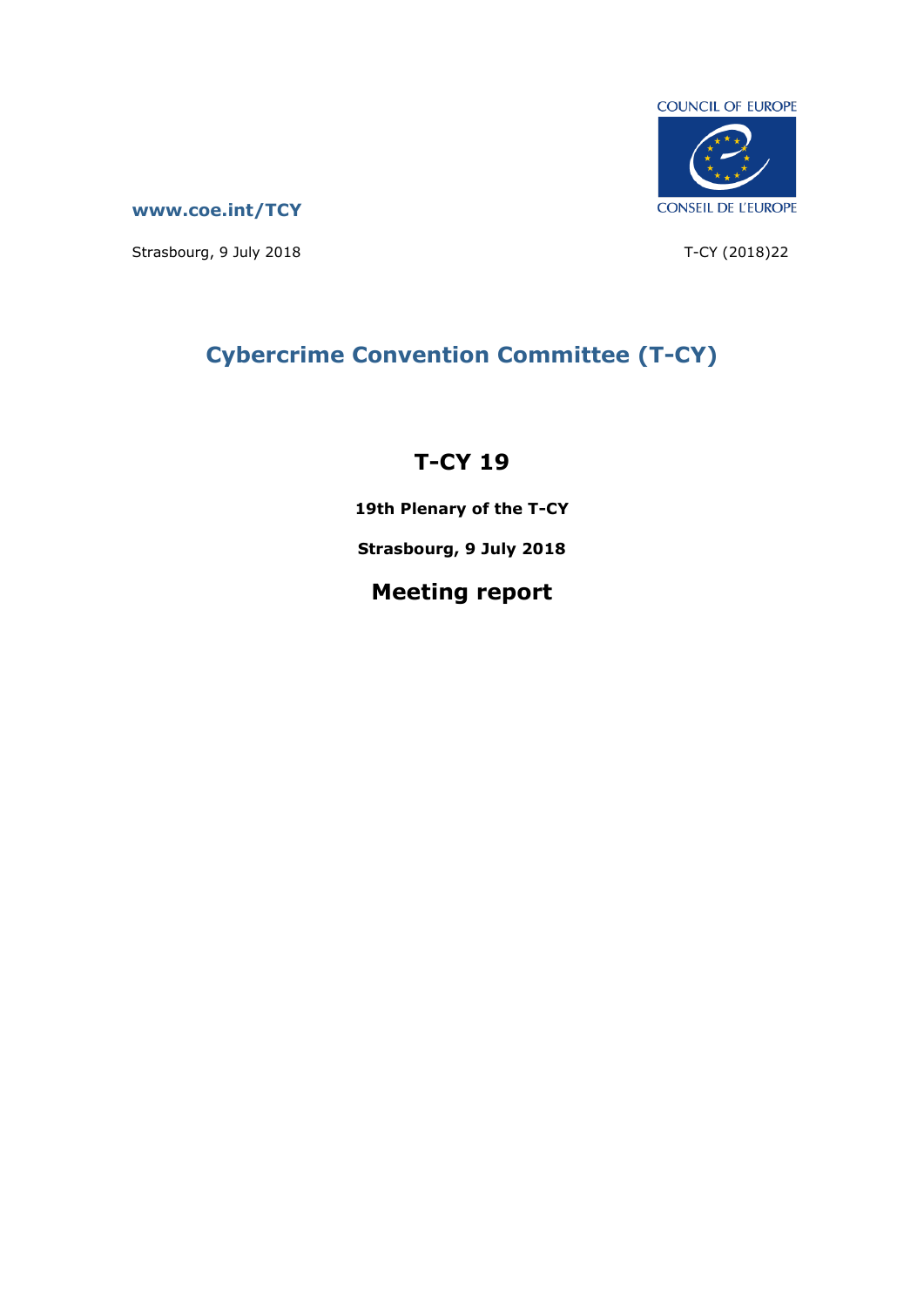### **1 Introduction**

The 19<sup>th</sup> Plenary of the T-CY Committee, meeting in Strasbourg on 9 July 2018 was chaired by Erik PLANKEN (Netherlands) and opened by Jan KLEIJSSEN, Director of Information Society and Action against Crime, Council of Europe. Some 160 representatives of 67 State Parties and Observer States as well as Observer Organisations participated.

The regular plenary session was followed by a meeting of the T-CY Protocol Drafting Plenary on 10 and 11 July 2018.

### **2 Decisions**

The T-CY decided:

#### **Agenda item 1: Opening of the meeting and adoption of the agenda**

- To adopt the agenda;
- To welcome recent voluntary contributions to the T-CY and the project Cybercrime@Octopus by Estonia, Japan, Monaco, United Kingdom and USA.

#### **Agenda item 2: Draft Mapping Study on Cyberviolence**

To take note of the Mapping Study on Cyberviolence, to adopt the recommendations of section 4.2 as amended, and to consider follow up given to these recommendations within 24 months, that is, by mid-2020 as foreseen in section 4.3.

### **Agenda item 3: Templates for requests**

To adopt templates for requests for expedited preservation under Articles 29 and 30, and for mutual legal assistance for subscriber information under Article 31 Budapest Convention, on the understanding that these templates are optional to facilitate the preparation and acceptance of requests by Parties;

#### **Agenda item 4: State of WHOIS**

To encourage States and Observers to follow developments regarding access to WHOIS information for criminal justice purposes in view of contributing to solutions;

#### **Agenda item 5: Election of the T-CY Bureau**

- To elect Cristina Schulman, Romania, as Chair and Pedro Verdelho, Portugal, as Vice-chair of the T-CY;
- To elect as T-CY Bureau members:
	- Vanessa El-Khoury-Moal, France;
	- Karuna Devi Gunesh-Balaghee, Mauritius;
	- Andrea Candrian, Switzerland;
	- Markko Kunnapu, Estonia;
	- Jayantha Fernando, Sri Lanka;
	- Gareth Sansom, Canada;
	- Oleksii Tkachenko, Ukraine;
	- Marcos Salt, Argentina;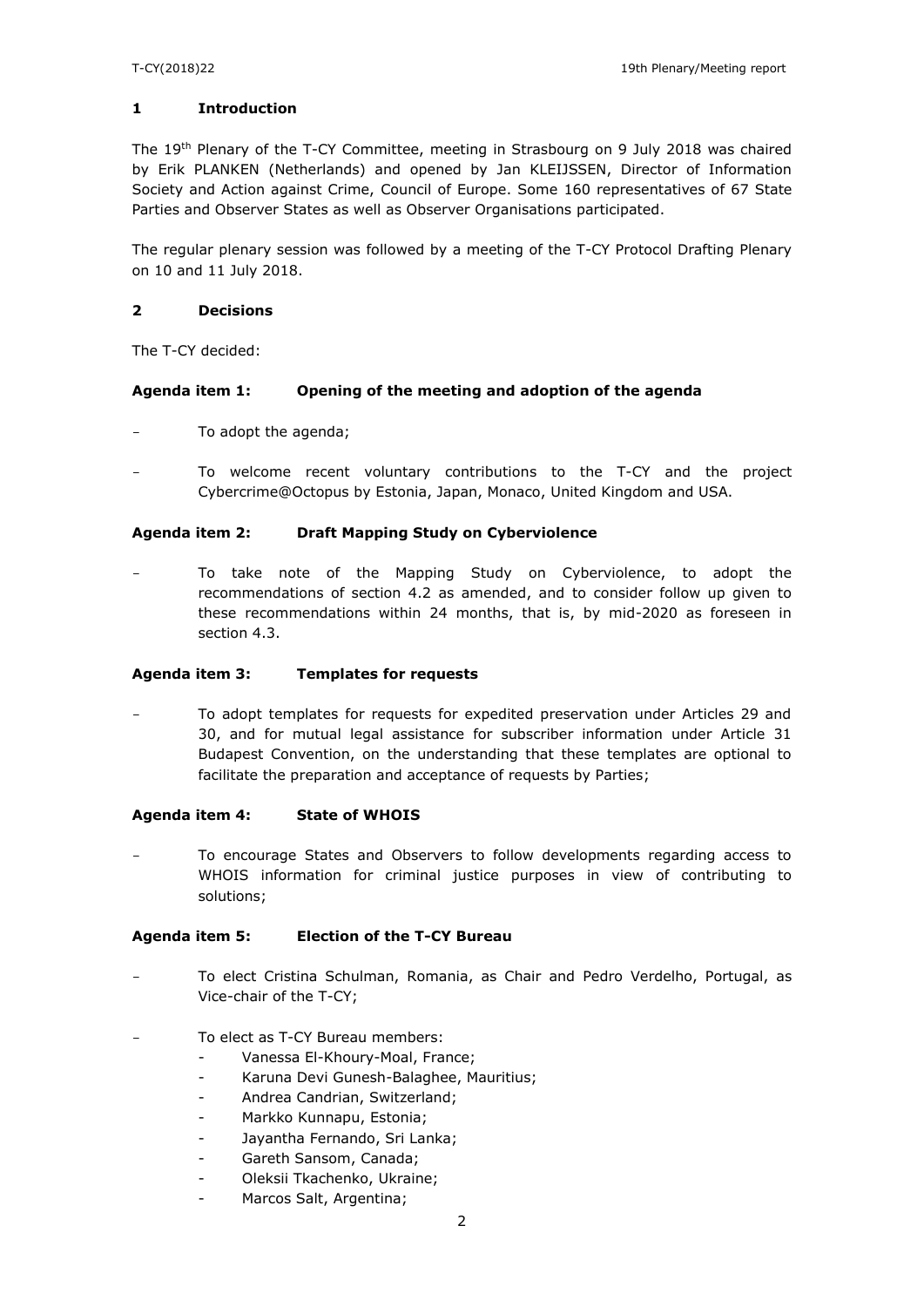- To note that the outgoing chair, Erik Planken, Netherlands, will remain on the Bureau as a member de jure;
- To agree that given the size of the Bureau, positions that may become vacant may not be filled before the next elections;
- To consider in one of the forthcoming Plenaries changes to the rules of procedure in view of ensuring rotation in the Bureau;

## **Agenda item 6: Results of the UN Intergovernmental Expert Group (Vienna, 3- 5 April 2018) and UN Commission for Crime Prevention and Criminal Justice (Vienna, 14-18 May 2018)**

- To underline the value of the recent meetings of the UN Intergovernmental Expert Group on Cybercrime (Vienna, 3-5 April 2018) and the UN Commission for Crime Prevention and Criminal Justice (Vienna, 14-18 May 2018);
- To encourage participation by experts from Parties and Observers in future meetings, in particular of the UN Intergovernmental Expert Group on Cybercrime in 2019, 2020 and 2021;

### **Agenda item 7: Information provided by Parties and Observers – Tour de table**

- To welcome recent accession to the Convention and/or its Protocol by Argentina, Cabo Verde, Morocco and the Philippines;
- To welcome the steps underway and progress made towards ratification or accession by Colombia, Ghana, Ireland, Mexico, Nigeria, Paraguay and Tunisia;
- To note with interest information provided on legislative developments in Singapore and by the Dominican Republic on a Resolution of the Central American Parliament in support of accession to the Budapest Convention by its member States;
- To welcome information provided by the European Union (Commission, Council, ENISA and EUROJUST), INTERPOL, OSCE, UNODC as well as the PC-OC Committee of Experts on the Operation of European Conventions on Co-operation in Criminal Matters and the CDMSI Steering Committee on Media and Information Society of the Council of Europe;
- To note with appreciation the support provided by the Cybercrime Programme Office of the Council of Europe (C-PROC), including through joint projects with the European Union, in different regions of the world, including the Pacific, and the support provided by Australia in this process;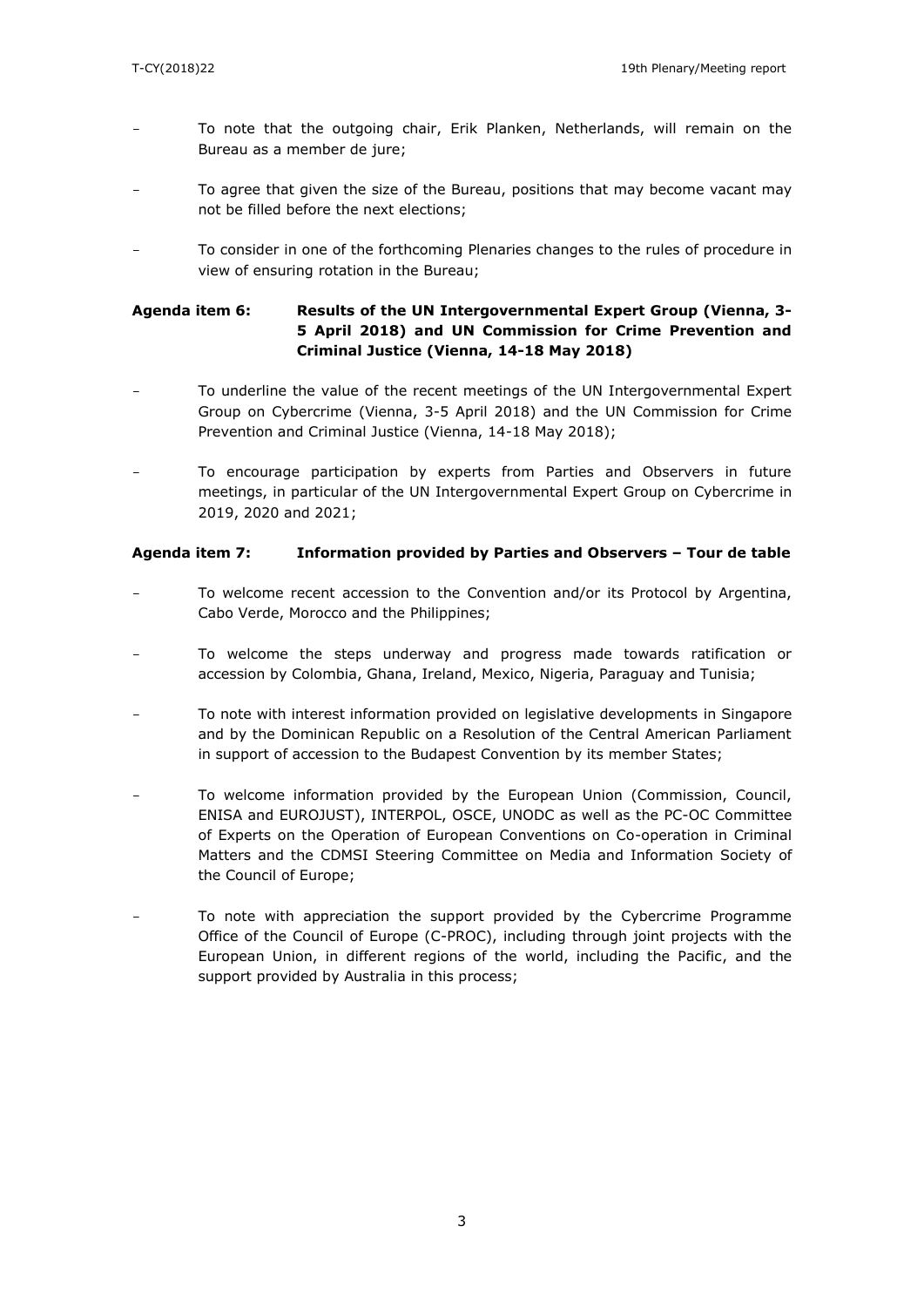## **Agenda item 8: Next meetings of the T-CY in 2018 and 2019**

- To hold, subject to funding, provisionally the following meetings in 2018 and 2019:

| $17 - 19$ Sep 2018 | Strasbourg | Bureau and Protocol Drafting Group meeting                |
|--------------------|------------|-----------------------------------------------------------|
| $27 - 29$ Nov 2018 | Strasbourg | T-CY 20 and Protocol Drafting Plenary                     |
| $6 - 8$ Feb 2019   | Strasbourg | Bureau and Protocol Drafting Group meeting                |
| $6 - 8$ March 2019 | Strasbourg | Bureau and Protocol Drafting Group meeting                |
| $13 - 15$ May 2019 | Strasbourg | Bureau and Protocol Drafting Group meeting                |
| $8 - 11$ July 2019 | Strasbourg | T-CY 21 and Protocol Drafting Plenary                     |
| $4 - 6$ Sep 2019   | Strasbourg | Bureau and Protocol Drafting Group meeting                |
| $9 - 11$ Oct 2019  | Strasbourg | Bureau and Protocol Drafting Group meeting                |
| 18 - 22 Nov 2019   | Strasbourg | T-CY 22, Protocol Drafting Plenary and Octopus Conference |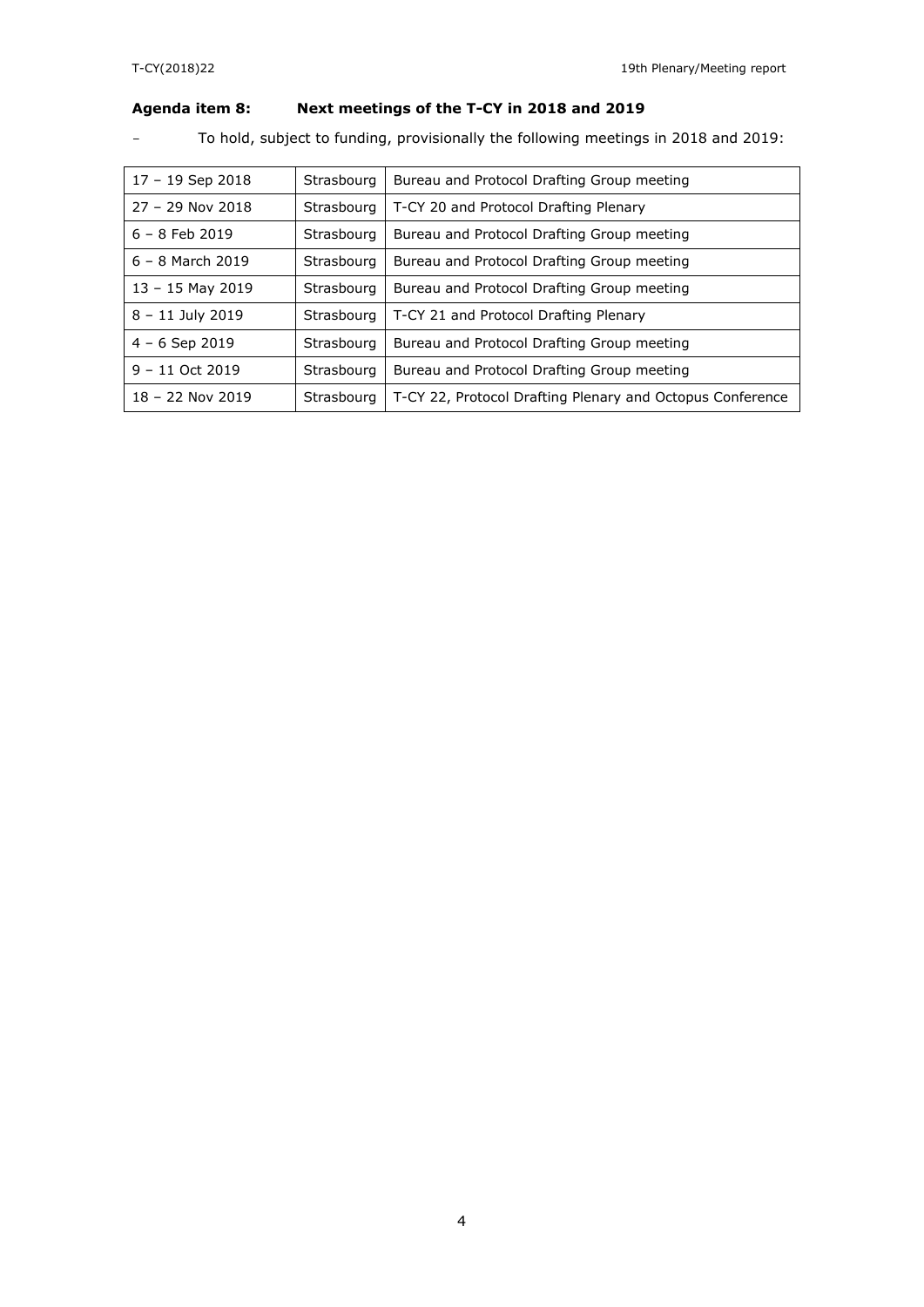## **3 Appendix**

## **3.1 Annotated agenda**

### **Plenary T-CY 19**

### **Monday, 9 July 2018, 9h00 – 18h00**

1. Opening of the 19th Plenary and adoption of the agenda

2. Draft Mapping Study on Cyberviolence\*

Participants are invited to discuss the draft Mapping Study on Cyberviolence and Parties are invited to reach agreement on a set of recommendations.

3. Templates for requests\*

T-CY Members are invited to consider templates for MLA requests for subscriber information (under Article 31) and for preservation requests (under Article 29 and 30) in view of adoption.

4. State of WHOIS

Participants are invited to exchange views on the problem of access to WHOIS data. (Note: a workshop on this topic will be held during the Octopus Conference on 13 July.)

5. Election of the T-CY Bureau\*

T-CY members are invited to elect the chair, vice-chair and members of the Bureau in line with TECT INCITED AT EXITY OF EXECUTIVE CHAIN, THE CHAIN CHAING INCIDENCE TO THE ATTENTS OF POSTS, taking into account in particular, geographical distribution, gender balance and legal systems." In order to facilitate the elections, Parties may communicate to the Secretariat indications of interest and availability at any time prior to the Plenary.

6. Results of the [UN Intergovernmental Expert Group](http://www.unodc.org/unodc/en/organized-crime/open-ended-intergovernmental-expert-group-to-conduct-a-comprehensive-study-of-the-problem-of-cybercrime2018.html) (Vienna, 3-5 April 2018) and [UN](http://www.unodc.org/unodc/en/commissions/CCPCJ/session/27_Session_2018/session-27-of-the-ccpcj.html)  [Commission for Crime Prevention and Criminal Justice](http://www.unodc.org/unodc/en/commissions/CCPCJ/session/27_Session_2018/session-27-of-the-ccpcj.html) (Vienna, 14-18 May 2018)

Participants are invited to exchange views on the results of these meetings.

7. Information provided by parties and observers and status of signatures, ratifications, accessions to the Budapest Convention and its Protocol

Participants are invited to present information on major legislative developments, cases, important events, and training, and to discuss the [status of signature, ratification](http://conventions.coe.int/Treaty/Commun/QueVoulezVous.asp?NT=185&CM=8&DF=&CL=ENG) or accession by specific countries. Given that only limited time will be available during this one-day plenary, delegations are invited to submit written updates by 20 June 2018 which are to be published as part of the Plenary documentation.

8. Next meeting of the T-CY\*

T-CY members are invited to decide on the proposal to hold T-CY 20 on 27 and morning of 28 November 2018 prior to third meeting of the Protocol Drafting Plenary in the afternoon of 28 and on 29 November. This proposal is subject to the availability of funding.

(Please note that agenda items marked with  $*$  are for decision by the members representing contracting Parties to the Budapest Convention)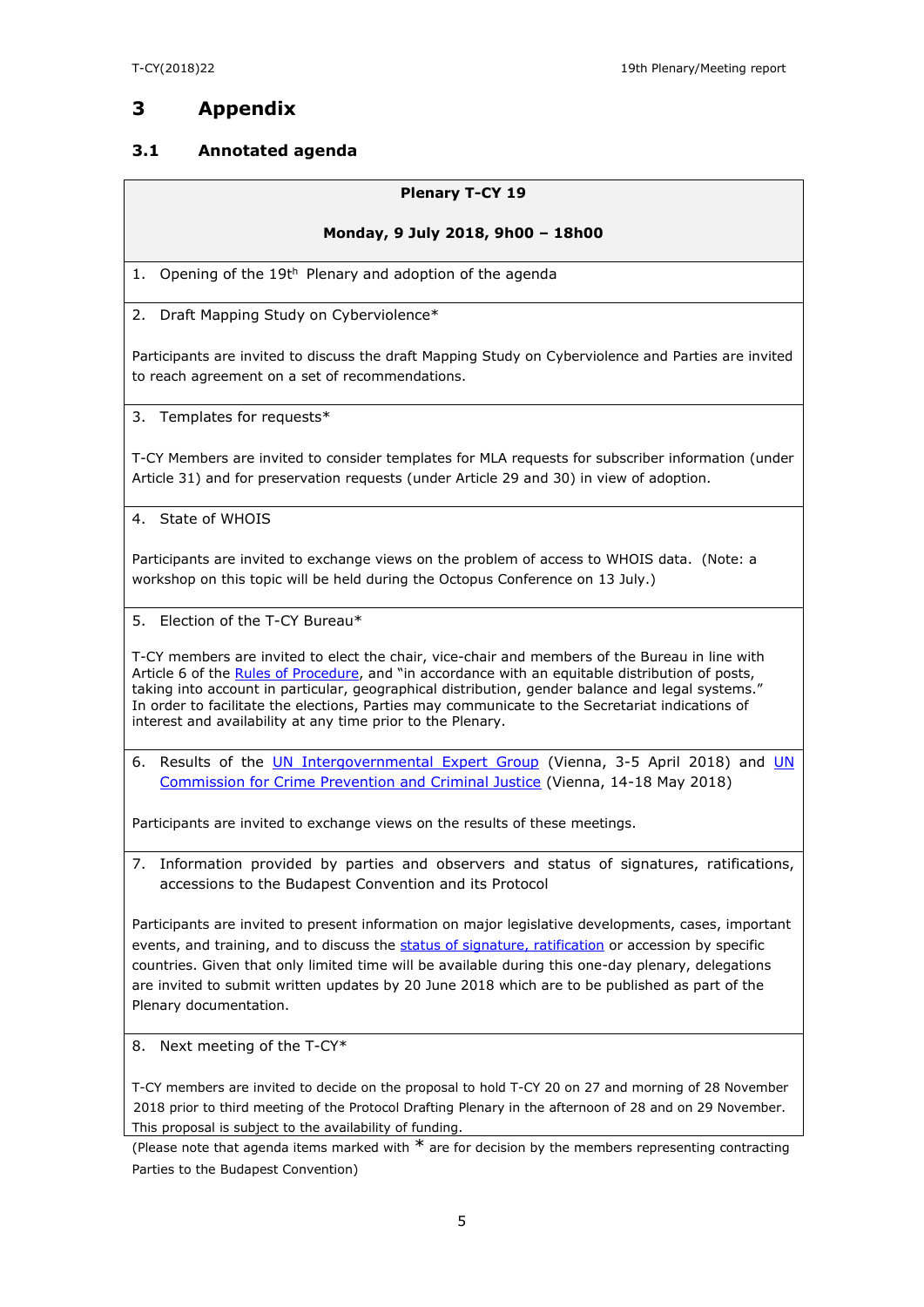## **3.2 List of participants**

## **Bureau members**

| <b>COUNTRY</b>               | <b>NAME</b>                            | <b>INSTITUTION</b>                                                                                   |
|------------------------------|----------------------------------------|------------------------------------------------------------------------------------------------------|
| <b>NETHERLANDS</b>           | Frik PI ANKFN<br>(T-CY Chair)          | Senior Policy Advisor Cybercrime<br>Law Enforcement Department<br>Ministry of Justice                |
| ROMANIA<br>(T-CY Vice-chair) | Cristina SCHULMAN<br>(T-CY Vice-chair) | Legal adviser<br>Department for International Law and Judicial<br>Cooperation<br>Ministry of Justice |
| <b>CANADA</b>                | Gareth SANSOM                          | Director<br>Technology and Analysis<br>Criminal Law Policy Section<br>Department of Justice Canada   |
| DOMINICAN REPUBLIC           | Claudio PEGUERO                        | Advisor to the chief of Police in ICT National<br>Police                                             |
| <b>ESTONIA</b>               | Markko KÜNNAPU                         | Adviser on EU Affairs<br>Ministry of Justice                                                         |
| <b>MAURITIUS</b>             | Karuna Devi GUNESH-<br><b>BALAGHEE</b> | Assistant Solicitor General                                                                          |
| <b>NORWAY</b>                | Eirik TRØNNES<br><b>HANSEN</b>         | Prosecutor<br>Kripos                                                                                 |
| <b>PORTUGAL</b>              | Pedro VERDELHO                         | Public Prosecutor<br>General Prosecutor's Office of Lisbon                                           |
| <b>SRI LANKA</b>             | Jayantha FERNANDO                      | Director<br><b>ICTA</b>                                                                              |
| SWITZERLAND                  | Andrea CANDRIAN                        | Stv. Chef<br>High Tech Crime and Counter Terrorism Unit<br>Federal Office of Justice                 |
| UKRAINE                      | Oleksii TKACHENKO                      | International Relations officer<br><b>Cyber Department SBU</b>                                       |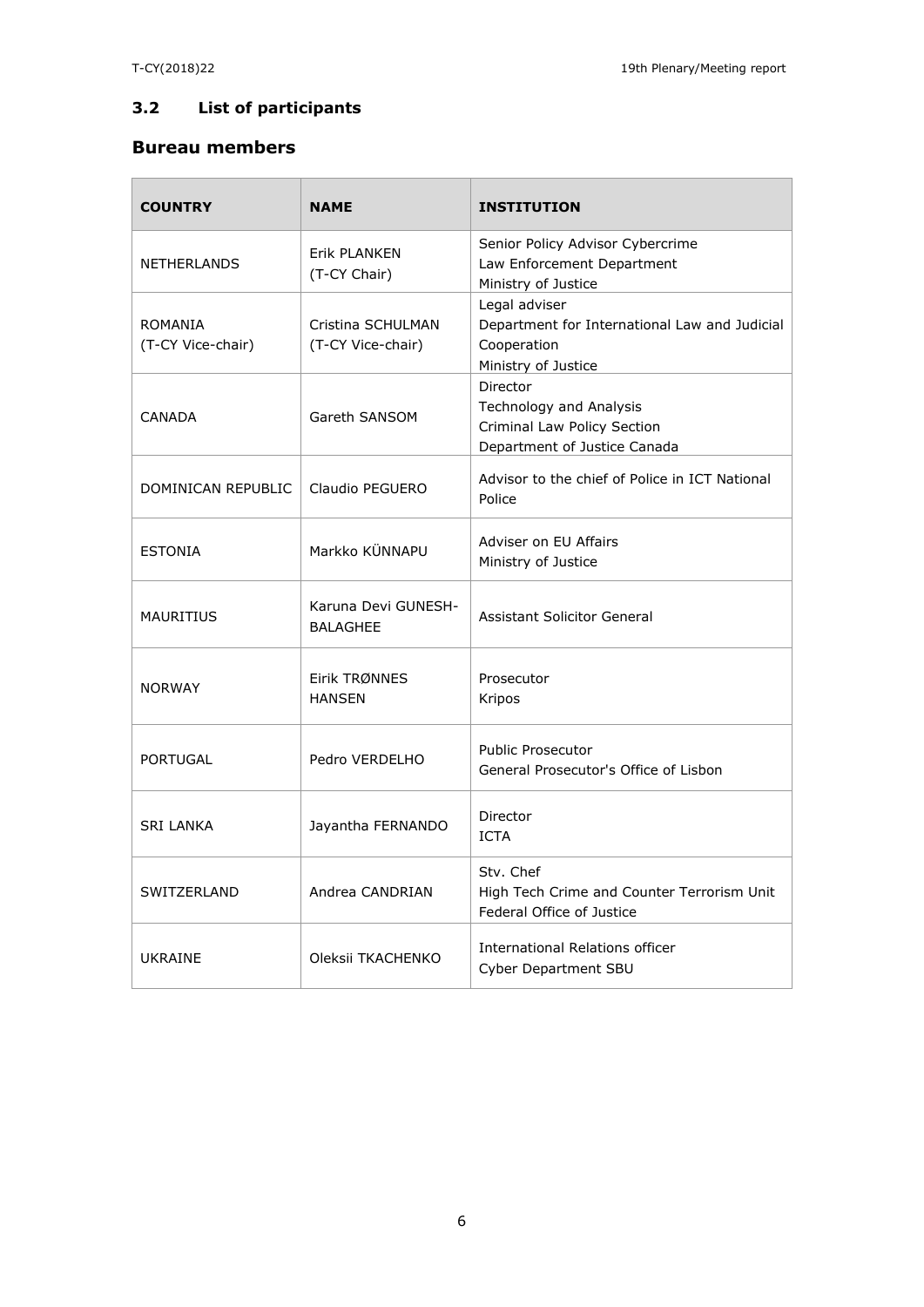## **Parties**

| <b>COUNTRY</b>   | <b>NAME</b>                             | <b>INSTITUTION</b>                                                                                                                     |
|------------------|-----------------------------------------|----------------------------------------------------------------------------------------------------------------------------------------|
| ALBANIA          | Armand GURAKUQI                         | Prosecutor<br>District Prosecution Office of Tirana                                                                                    |
| <b>ALBANIA</b>   | Hergis JICA                             | Chief Commissar<br>Cybercrime Unit<br>Albanian State Police                                                                            |
| <b>ALBANIA</b>   | Diana Stillo SILA                       | Head of Unit<br>Department of Foreign Jurisdiction Relations<br>Ministry of Justice                                                    |
| <b>ANDORRA</b>   | Maria Angels<br>MORENO AGUIRRE          | Juge<br>Instruction criminelle spécialisée sur la criminalité<br>socioéconomique et le crime organisé<br>Batllia d'Andorra             |
| ARGENTINA        | Marcos SALT                             | Member<br>Advisory Committee Against Computer-Related<br>Crimes                                                                        |
| ARMENIA          | Robert<br>ADILKHANYAN                   | General Investigative Department of Special<br><b>Important Cases</b><br><b>Investigative Committee</b>                                |
| <b>ARMENIA</b>   | Arsen ELOYAN                            | Senior Officer<br><b>Police Senior Lieutenant</b><br>Hi-Tech Crime Department<br>Police of the Republic of Armenia                     |
| ARMENIA          | Hayk MKRTCHYAN                          | Deputy head of Division on Combating High-Tech<br>Crimes<br>Police of the Republic of Armenia                                          |
| <b>AUSTRALIA</b> | <b>Briony DALEY</b><br><b>WHITWORTH</b> | Senior Legal Officer A/g<br>National Security Policy Branch<br>Department of Home Affairs                                              |
| <b>AUSTRALIA</b> | Andrew WARNES                           | <b>Assistant Secretary</b><br>National Security Policy Branch<br>Attorney-General's Department                                         |
| AUSTRALIA        | Nathan WHITEMAN                         | A/g Senior Legal Officer<br><b>International Law Enforcement Cooperation</b><br>Australian Government<br>Attorney-General's Department |
| <b>AUSTRIA</b>   | Judith HESTER                           | Referentin in der Sektion IV<br>Federal Ministry of Justice                                                                            |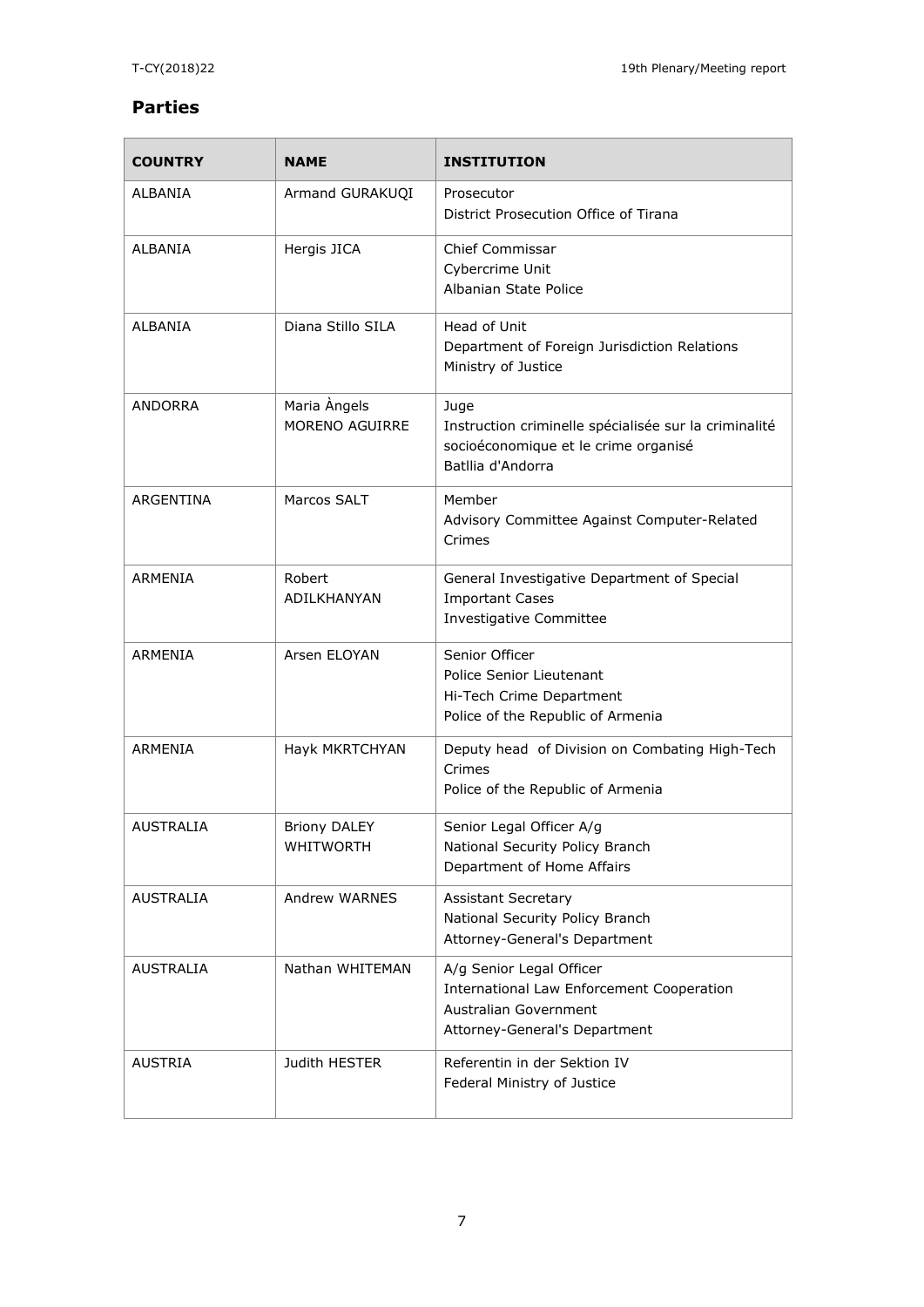| AZERBAIJAN                              | Rail BAYRAMLI                     | Cyber Crime Investigator                                                                                                                                                                                |
|-----------------------------------------|-----------------------------------|---------------------------------------------------------------------------------------------------------------------------------------------------------------------------------------------------------|
|                                         |                                   | State Security Service of Azerbaijan Republic                                                                                                                                                           |
| AZERBAIJAN                              | Kenan HAJIYEV                     | Investigator, Cybercrime Unit<br>Ministry of Internal Affairs                                                                                                                                           |
| AZERBAIJAN                              | Shahin SHAHYAROV                  | Second Secretary<br>Ministry of Foreign Affairs                                                                                                                                                         |
| <b>BELGIUM</b>                          | Frederik<br><b>DECRUYENAERE</b>   | Attaché au Service des Infractions et Procédures<br>Particulières<br>Service Public Fédéral Justice                                                                                                     |
| <b>BOSNIA AND</b><br><b>HERZEGOVINA</b> | Nedžad DII BEROVIĆ                | 24/7 Point of Contact for Cybercrime<br>Sector for International Operational Police<br>Cooperation<br><b>NCB Interpol</b><br>Directorate for Coordination of Police Bodies of<br>Bosnia and Herzegovina |
| <b>BOSNIA AND</b><br><b>HERZEGOVINA</b> | Aleksandar JOVIČIĆ                | Expert Advisor - Administrator<br>State Investigation and Protection Agency -<br>Ministry of Security of Bosnia and Herzegovina                                                                         |
| <b>BULGARIA</b>                         | Mihail DRAGODANOV                 | Chief Inspector, Head of Sector<br><b>Cyber Crime Department</b><br>General Directorate<br>Combating Organized Crime<br>Ministry of Interior                                                            |
| CABO VERDE                              | Jorge Humberto<br><b>ANDRADE</b>  | Inspector<br>Judiciary Police of Cabo Verde                                                                                                                                                             |
| CABO VERDE                              | Franklin Afonso<br><b>FURTADO</b> | Deputy Public Prosecutor<br>General Prosecutor's Office                                                                                                                                                 |
| CABO VERDE                              | Dilvia LOPES                      | Prosecutor<br>Public Ministry of Cabo Verde                                                                                                                                                             |
| <b>CANADA</b>                           | Annemieke<br><b>HOLTHUIS</b>      | Counsel, Criminal Law Policy Section<br>Policy Sector, Justice Canada                                                                                                                                   |
| <b>CANADA</b>                           | Gareth SANSOM                     | Director<br>Technology and Analysis,<br>Criminal Law Policy Section<br>Department of Justice                                                                                                            |
| <b>CANADA</b>                           | Paul WILLIAMS                     | Senior Policy Advisor<br>Global Affairs Canada                                                                                                                                                          |
| <b>CANADA</b>                           | Robert YOUNG                      | Legal Counsel (Cyber)<br>Criminal, Security and Diplomatic Law Division<br>Global Affairs Canada                                                                                                        |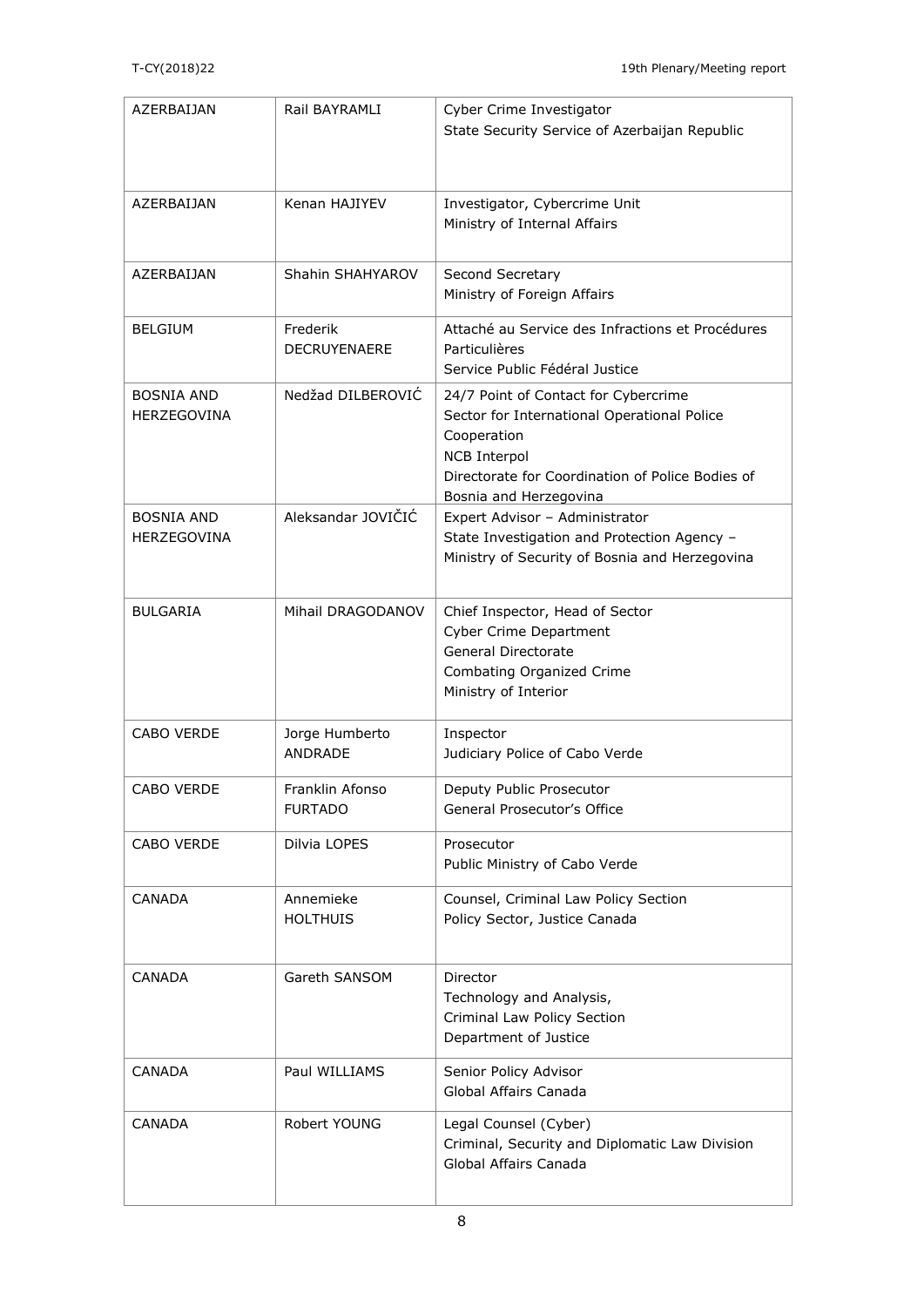| CHILE                               | Camila BOSCH<br><b>CARTAGENA</b>      | Lawyer<br>Cybercrime Unit (Ulddeco)<br>Public Prosecution Office of Chile                          |
|-------------------------------------|---------------------------------------|----------------------------------------------------------------------------------------------------|
| <b>CHILE</b>                        | Mauricio FERNANDEZ                    | Chief of the Cybercime Unit<br>Public Prosecution Office of Chile                                  |
| <b>CHILE</b>                        | Daniel Alejandro<br>MORA MUÑOZ        | Second Secretary<br><b>International Security Directorate</b><br>Ministry of Foreign Affairs       |
| <b>COSTA RICA</b>                   | Juan Carlos CUBILLO<br>MIRANDA        | Sub Jefe<br>Fiscalia General de la Republica                                                       |
| <b>COSTA RICA</b>                   | María VILLALTA<br><b>HIDALGO</b>      | Fiscal Coordinadora<br>Ministerio Público de Costa Rica                                            |
| COSTA RICA                          | Henry ZUÑIGA<br><b>CARMONA</b>        | <b>Fiscal Auxiliar</b><br>Ministerio Público de Costa Rica                                         |
| <b>CROATIA</b>                      | Ivan GLAVIĆ                           | Deputy County State Attorney<br>County State Attorney's Office in Zagreb                           |
| <b>CZECH REPUBLIC</b>               | Jakub PASTUSZEK                       | Head of International Criminal Law Unit<br>Ministry of Justice                                     |
| <b>DENMARK</b>                      | Daniel BERING<br><b>SOLTEN</b>        | Prosecutor<br>Office of the Director of Public Prosecutions                                        |
| <b>DENMARK</b>                      | Martin Bank<br><b>NUTZHORN JENSEN</b> | <b>Head of Section</b><br>Danish Ministry of Justice<br>Ministry of Justice                        |
| DOMINICAN<br><b>REPUBLIC</b>        | Carlos LEONARDO                       | 24/7 CP / Investigator @DICAT,<br>National Police of the Dominican Republic                        |
| <b>DOMINICAN</b><br><b>REPUBLIC</b> | Cesar MOLINE                          | Cybersecurity and Digital Signature Director                                                       |
| DOMINICAN<br><b>REPUBLIC</b>        | Claudio PEGUERO                       | Advisor to the Director General of Police in Cyber<br>Matters<br><b>National Police</b>            |
| DOMINICAN<br><b>REPUBLIC</b>        | Leyda Margarita<br>PIÑA MEDRANO       | Jueza 1era sustituta del Tribunal Constitucional<br>Constitutional Court of the Dominican Republic |
| <b>ESTONIA</b>                      | Markko KÜNNAPU                        | Adviser on EU Affairs<br>Ministry of Justice                                                       |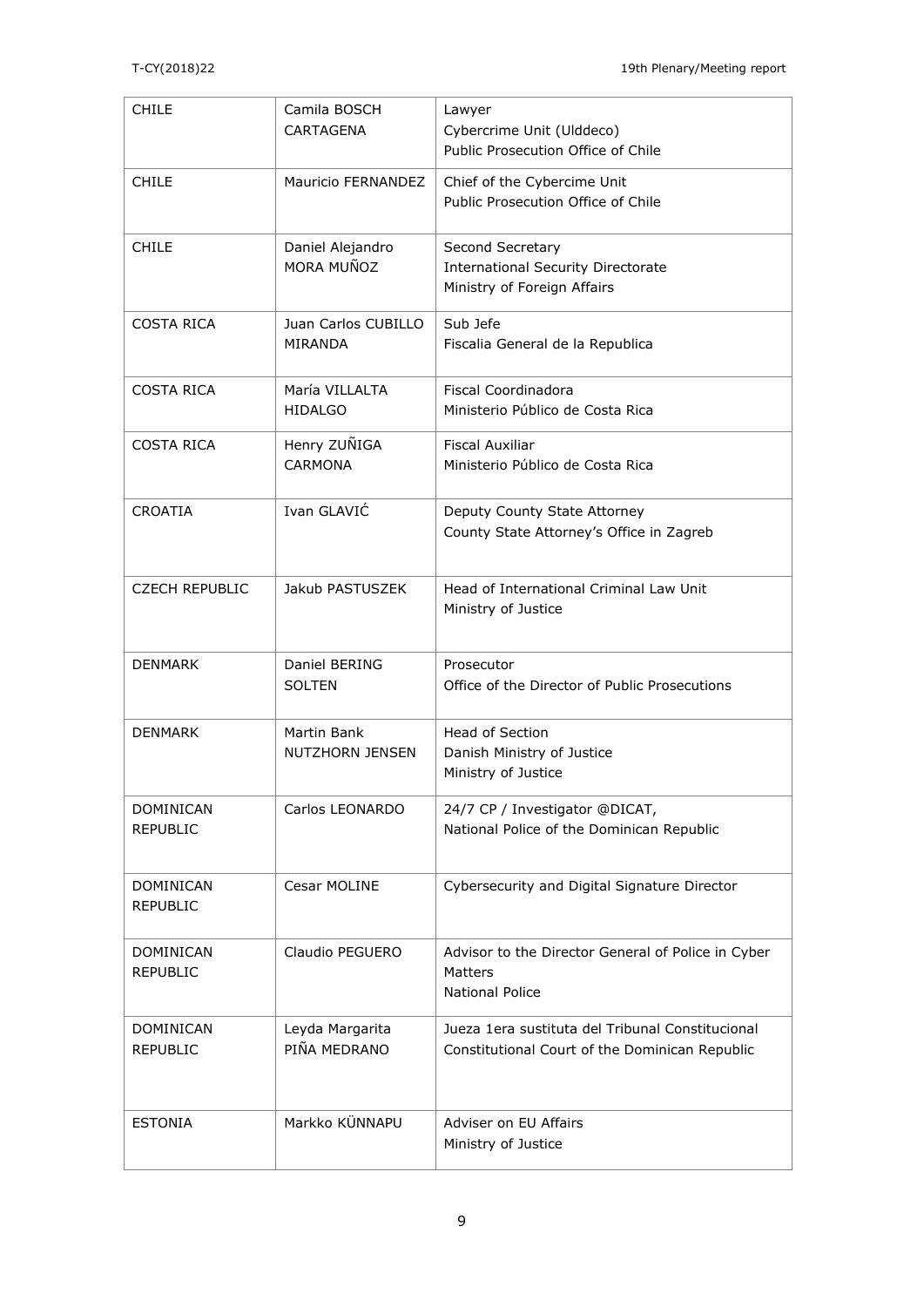| <b>FINLAND</b> | Jouko HUHTAMÄKI                    | Ministerial Adviser<br>Police department<br>Ministry of the Interior                                                                                                     |
|----------------|------------------------------------|--------------------------------------------------------------------------------------------------------------------------------------------------------------------------|
| <b>FINLAND</b> | Janne KANERVA                      | Counsellor of Legislation Legislative Affairs<br>Ministry of Justice                                                                                                     |
| <b>FRANCE</b>  | Vanessa EL KHOURY-<br>MOAL         | Magistrate at the European and International<br>Criminal Bargaining Office<br>Criminal Matters and Pardons Directorate<br>Ministry of Justice                            |
| <b>FRANCE</b>  | <b>Emmanuel KESSLER</b>            | L'Office Central de Lutte contre la Criminalité liée<br>aux Technologies de l'Information et de la<br>Communication<br>Ministère de l'Intérieur                          |
| <b>FRANCE</b>  | Stéphanie PETITBON                 | Directorate of Strategic Affairs<br>Security and Disarmament<br>Sub-Directorate for Combating Terrorism and<br>Organized Crime<br>Ministry of Europe and Foreign Affairs |
| <b>GEORGIA</b> | Nikoloz<br>CHINKORASHVILI          | Head of the Unit of European Integration and<br>Cooperation with International Organisations,<br>Office of the Chief Prosecutor<br>Ministry of Justice of Georgia        |
| <b>GEORGIA</b> | Aram PANYAN                        | Detective of the Cybercrime division of the Central<br>Criminal Police Department,<br>Ministry of Internal Affairs                                                       |
| <b>GERMANY</b> | Susanne MÜNCH                      | RB <sub>3</sub><br>Federal Ministry of Justice and Consumer<br>Protection                                                                                                |
| <b>GERMANY</b> | Susanne FRATZKY                    | Prosecutor / Legal Officer<br>Federal Ministry of Justice and Consumer<br>Protection                                                                                     |
| <b>HUNGARY</b> | János IVÁNYI                       | Legal Expert<br>Department of European Cooperation<br>Ministry of Interior                                                                                               |
| <b>ICELAND</b> | Inga Thorey<br><b>OSKARSDOTTIR</b> | Legal advisor at the Department of Public Security<br>and Criminal Justice<br>Ministry of Justice                                                                        |
| <b>ISRAEL</b>  | Elad (Bili) BLIBAUM                | Head, Cyber Fusion Center<br><b>Israel National Police</b>                                                                                                               |
| <b>ISRAEL</b>  | Naomi ELIMELECH<br><b>SHAMRA</b>   | Director<br><b>Treaties Department</b><br>Office of the Legal Advisor<br>Ministry of Foreign Affairs                                                                     |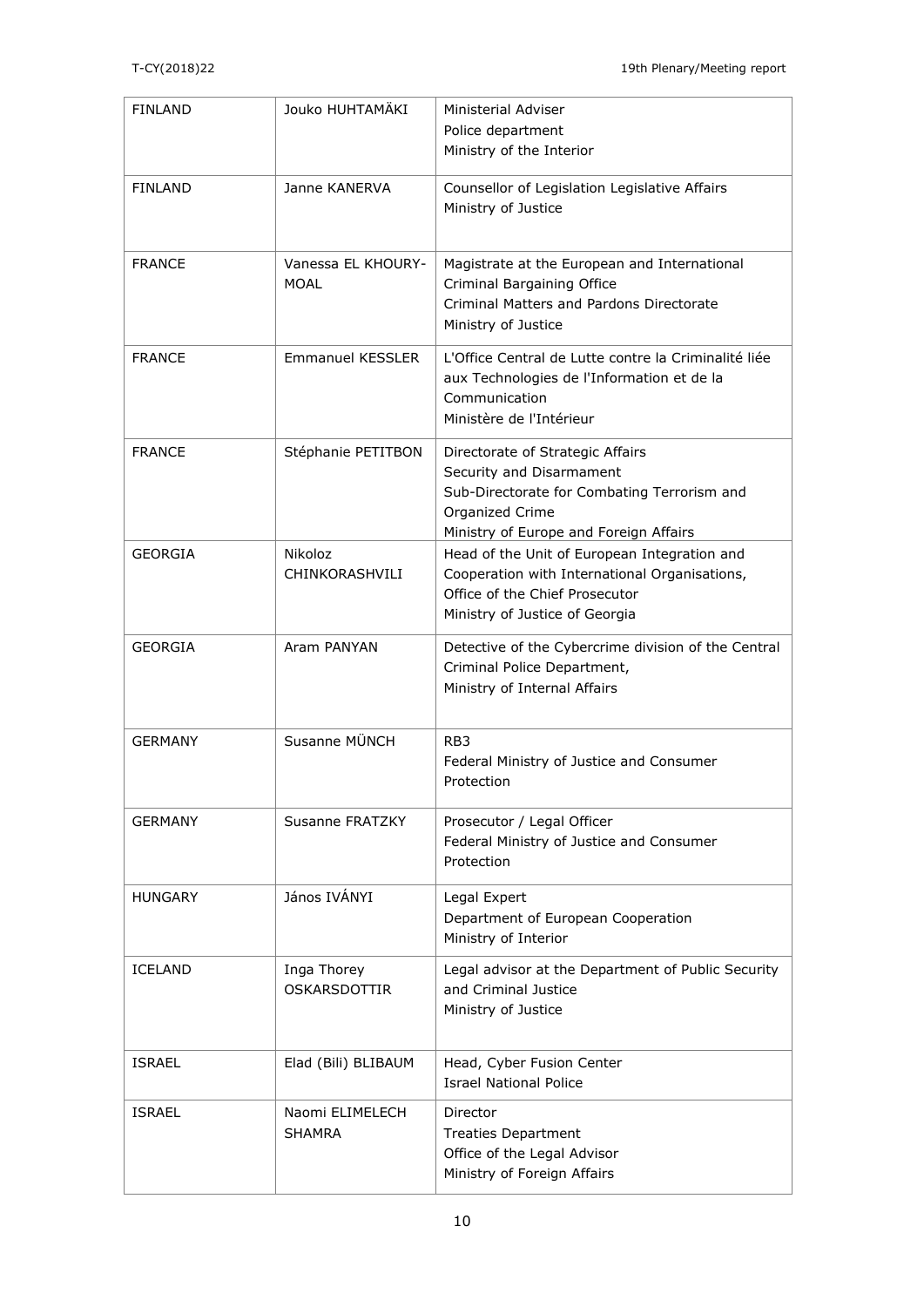| <b>ISRAEL</b>    | Haim WISMONSKY                        | Director, Cybercrime Department<br>Israeli State Attorney's Office                                                                           |
|------------------|---------------------------------------|----------------------------------------------------------------------------------------------------------------------------------------------|
| <b>ITALY</b>     | Francesco CAJANI                      | High Tech Crime Unit,<br>Deputy Public Prosecutor<br>Court of Law in Milan                                                                   |
| <b>JAPAN</b>     | Hidetoshi AZECHI                      | Attorney, Treaties Division, International Legal<br>Affairs Bureau<br>Ministry of Foreign Affairs                                            |
| <b>JAPAN</b>     | Shoko FUJIWARA                        | Section chief, General Affairs Division<br><b>Commissioner General's Secretariat</b><br>National Police Agency                               |
| JAPAN            | Kosuke YUKI                           | Consul<br>Consulate General of Japan in Strasbourg                                                                                           |
| <b>JAPAN</b>     | Kazutaka MAEDA                        | Attorney, Criminal Affairs Bureau<br>Ministry of Justice                                                                                     |
| <b>JAPAN</b>     | Kazuki OGAWA                          | Attorney<br>International Safety and Security Cooperation<br>Division<br>Foreign Policy Bureau<br>Ministry of Foreign Affairs                |
| JAPAN            | Yukiko TAHIRA                         | Assistant Director, General Affairs Division<br>Commissioner General's Secretariat,<br>National Police Agency                                |
| <b>JAPAN</b>     | Naoki WATANABE                        | Senior Attorney<br>Criminal Affairs Bureau<br>Ministry of Justice                                                                            |
| LATVIA           | Aleksandra TUKISA                     | Head of 1st Unit<br>Central Criminal Police Department<br><b>International Cooperation Bureau</b>                                            |
| LIECHTENSTEIN    | Dominic SPRENGER                      | Division for Security and Human Rights<br>Office for Foreign Affairs<br>Principality of Liechtenstein                                        |
| LUXEMBOURG       | Cindy COUTINHO                        | Attachée<br>Direction des affaires pénales et judiciaires<br>Ministère de la Justice                                                         |
| <b>MAURITIUS</b> | Karuna Devi<br><b>GUNESH-BALAGHEE</b> | Parliamentary Counsel                                                                                                                        |
| <b>MAURITIUS</b> | Sandeepsingh<br><b>RAMBURN</b>        | Assistant Superintendent of Police<br>Mauritius Police Force                                                                                 |
| <b>MOLDOVA</b>   | Alexandr FITI                         | Chief of Information Security Section, Centre for<br>Combating Cybercrime, General Inspectorate of<br>Police<br>Ministry of Internal Affairs |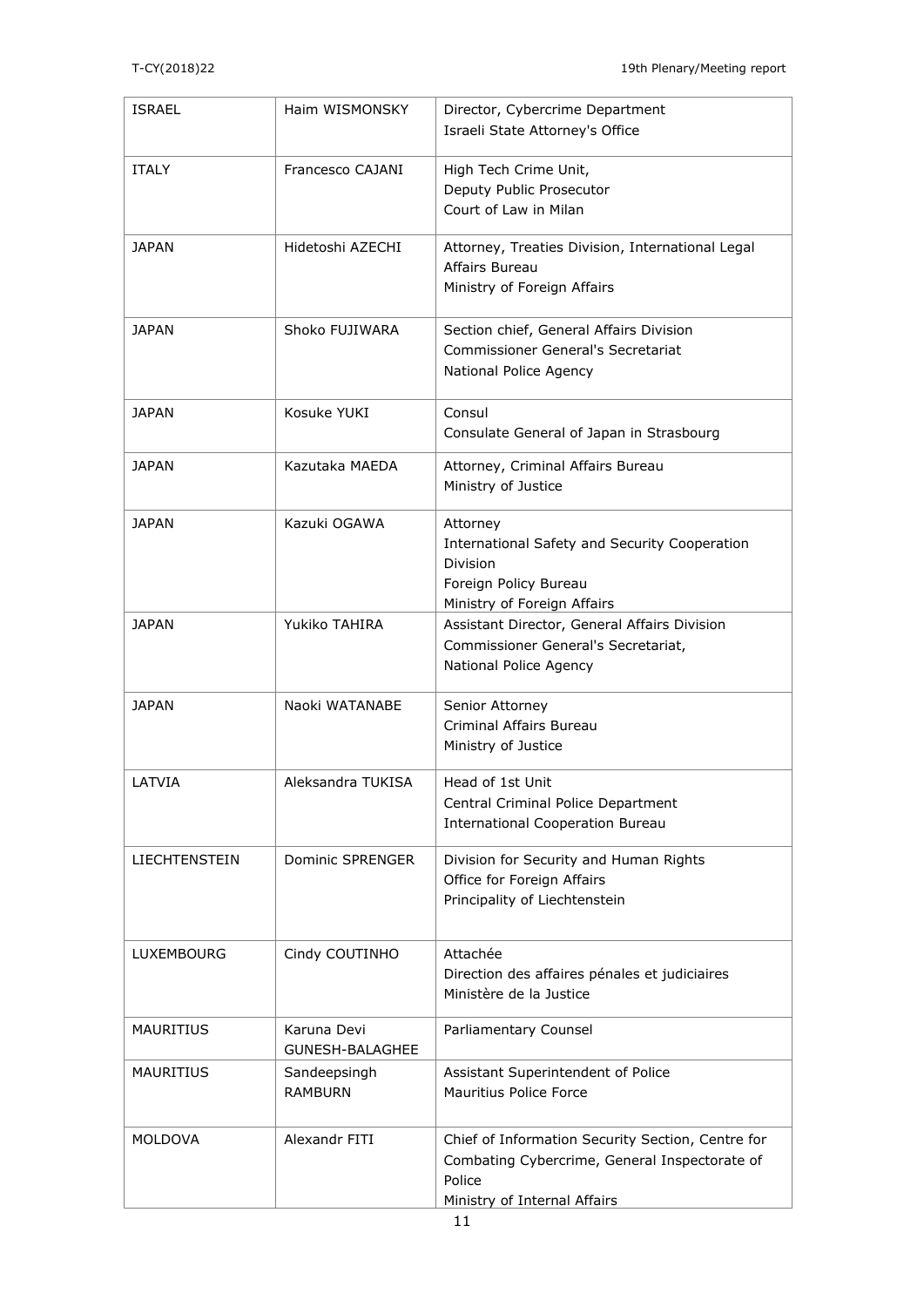| <b>MOLDOVA</b>     | <b>Veaceslav SOLTAN</b>           | Prosecutor<br>Chief of Department on Information Technology<br>and Cybercrime Investigation<br>General Prosecutor Office                                                        |
|--------------------|-----------------------------------|---------------------------------------------------------------------------------------------------------------------------------------------------------------------------------|
| <b>MONTENEGRO</b>  | Jakša BACKOVIĆ                    | 24/7 Contact Point<br>Head of Unit for Anti-High Tech Crime<br>Department for the fight against organised crime<br>and corruption<br>Police Directorate<br>Ministry of Interior |
| <b>MONTENEGRO</b>  | Ognjen MITROVIĆ                   | Head of Division for International Judicial<br>Cooperation<br>Ministry of Justice of Montenegro                                                                                 |
| <b>MONTENEGRO</b>  | Miloš SOSKIC                      | <b>State Prosecutor</b><br>Higher State Prosecutor office in Podgorica                                                                                                          |
| <b>MOROCCO</b>     | Abderrahman EL<br><b>LAMTOUNI</b> | Magistrat, Chef de département des affaires<br>pénales spéciale<br>Ministère Public                                                                                             |
| <b>MOROCCO</b>     | Hamza ES SAID                     | Magistrat - chef de section<br>Présidence du ministère public                                                                                                                   |
| <b>MOROCCO</b>     | Abdeljalil TAKI                   | <b>DGST</b><br>Ministère de l'intérieur                                                                                                                                         |
| NETHERLANDS        | Bart BOONEN                       | Law Enforcement Department<br>Ministry of Justice and Security                                                                                                                  |
| <b>NETHERLANDS</b> | Luut MOL LOUS                     | Law Enforcement Department<br>Ministry of Justice and Security                                                                                                                  |
| <b>NETHERLANDS</b> | Erik PLANKEN                      | Senior Policy Advisor Cybercrime<br>Law Enforcement Department<br>Ministry of Justice and Security                                                                              |
| <b>NORWAY</b>      | Kristin BILBERG                   | Senior Adviser<br>Department of Crime Prevention<br>Ministry of Justice and Public Security                                                                                     |
| <b>NORWAY</b>      | Eirik Trønnes<br><b>HANSEN</b>    | Prosecutor<br>Kripos                                                                                                                                                            |
| PHILIPPINES        | Emmylou FELIMER                   | Third Secretary, Vice Consul<br>Philippine Embassy Paris                                                                                                                        |
| <b>POLAND</b>      | Piotr SIEKIERSKI                  | National Prosecutor's Office                                                                                                                                                    |
| <b>PORTUGAL</b>    | Pedro VERDELHO                    | <b>Public Prosecutor</b><br>General Prosecutor's Office of Lisbon                                                                                                               |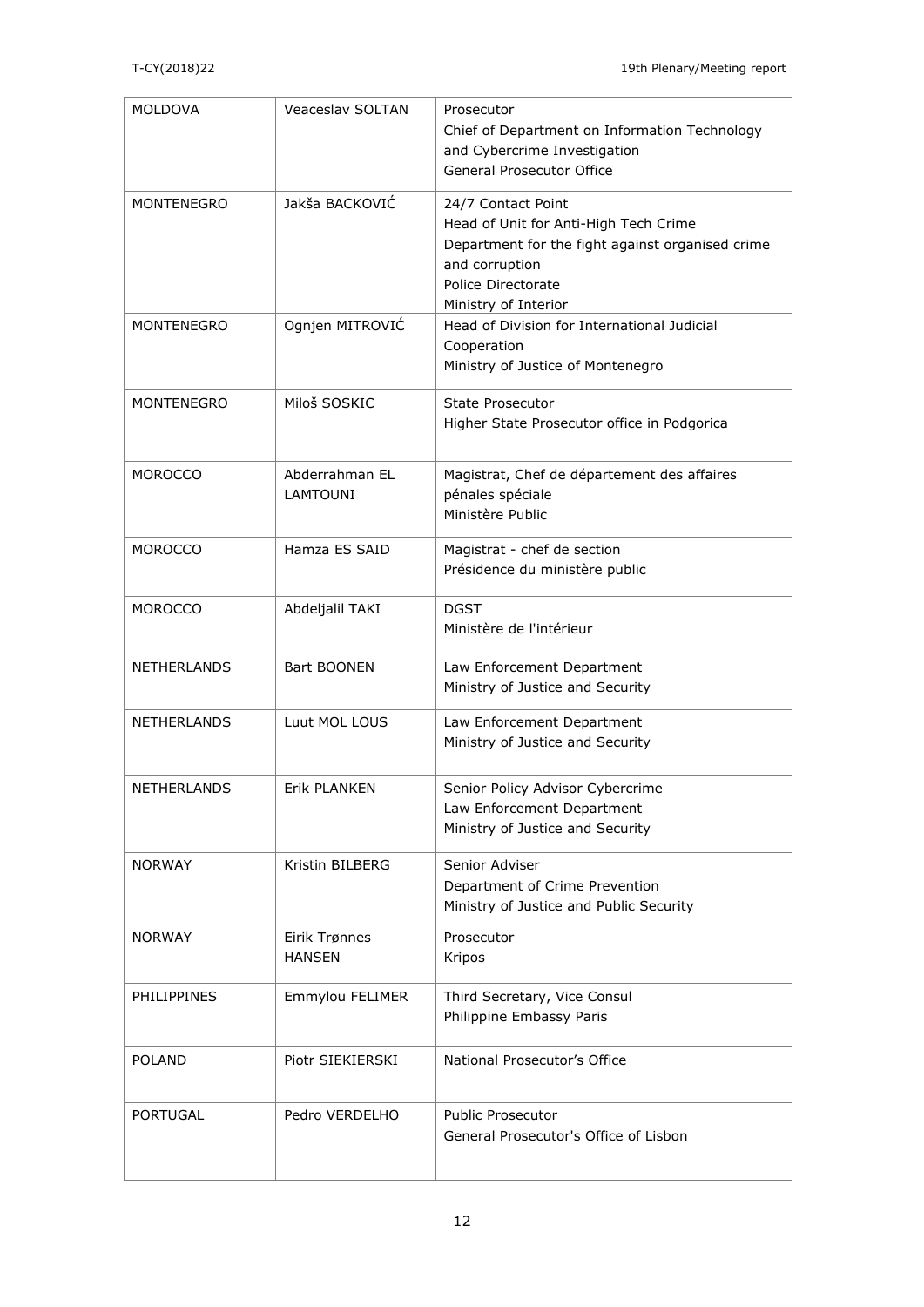| <b>ROMANIA</b>  | Ioana ALBANI        | Deputy Chief-Prosecutor                                     |
|-----------------|---------------------|-------------------------------------------------------------|
|                 |                     | Directorate for Investigating Organised Crime and           |
|                 |                     | Terrorism                                                   |
|                 |                     | Prosecutor's Office attached to the High Court of           |
| <b>ROMANIA</b>  | Cristina SCHULMAN   | Cassation and Justice                                       |
|                 |                     | Legal Adviser<br>Directorate International Law and Judicial |
|                 |                     | Cooperation                                                 |
|                 |                     | Ministry of Justice                                         |
| SENEGAL         | Papa GUEYE          | Chef de la Division spéciale de lutte contre la             |
|                 |                     | cybercriminalité                                            |
|                 |                     | Ministère de l'Intérieur de Sénégal                         |
|                 |                     |                                                             |
| <b>SENEGAL</b>  | Moustapha KA        | Directeur des droits humains                                |
|                 |                     | Ministère de la Justice de Sénégal                          |
| <b>SENEGAL</b>  | Papa Assane TOURE   | Magistrat                                                   |
|                 |                     | Secrétaire Général Adjoint                                  |
|                 |                     | du Gouvernement                                             |
|                 |                     | Dakar                                                       |
| <b>SERBIA</b>   | Tatjana VASILJEVIC- | Secretary of Criminal Department                            |
|                 | VELJKOVIC           | Republic Public Prosecutor's Office of Serbia               |
|                 |                     |                                                             |
| <b>SERBIA</b>   | Vladimir VUJIC      | 24/7 Contact Point                                          |
|                 |                     | Police Inspector                                            |
|                 |                     | <b>Cyber Crime Department</b>                               |
|                 |                     | Ministry of Interior                                        |
| <b>SLOVAKIA</b> | Jan KRALIK          | Senior State Counsellor                                     |
|                 |                     | <b>International Law Department</b>                         |
|                 |                     | Judicial Cooperation in Criminal Matters Division           |
|                 |                     | Ministry of Justice of the Slovak Republic                  |
| <b>SLOVENIA</b> | Tomaž JAKSE         | Senior Criminal Police Inspector - Specialist               |
|                 |                     | <b>Computer Investigation Centre</b>                        |
| <b>SPAIN</b>    | Jose DURAN          | Major                                                       |
|                 |                     | Criminal Police Branch                                      |
|                 |                     | Criminal Intelligence Unit - High Tech Crime                |
|                 |                     | Group                                                       |
|                 |                     | Spanish Guardia Civil                                       |
| <b>SPAIN</b>    | Eugenia HERNÁNDEZ   | Fiscal, Asesora de la Dirección General de                  |
|                 | FERNÁNDEZ           | Cooperación Jurídica Internacional                          |
|                 |                     | y Relaciones con las Confesiones.                           |
|                 |                     | Ministerio de Justicia                                      |
| <b>SPAIN</b>    | Antonio LÓPEZ       | Spanish National Police                                     |
| <b>SPAIN</b>    | Maria Elvira TEJADA | Head                                                        |
|                 | DE LA FUENTE        | Cybercrime Prosecutor's Office                              |
|                 |                     | General Prosecutor's Office                                 |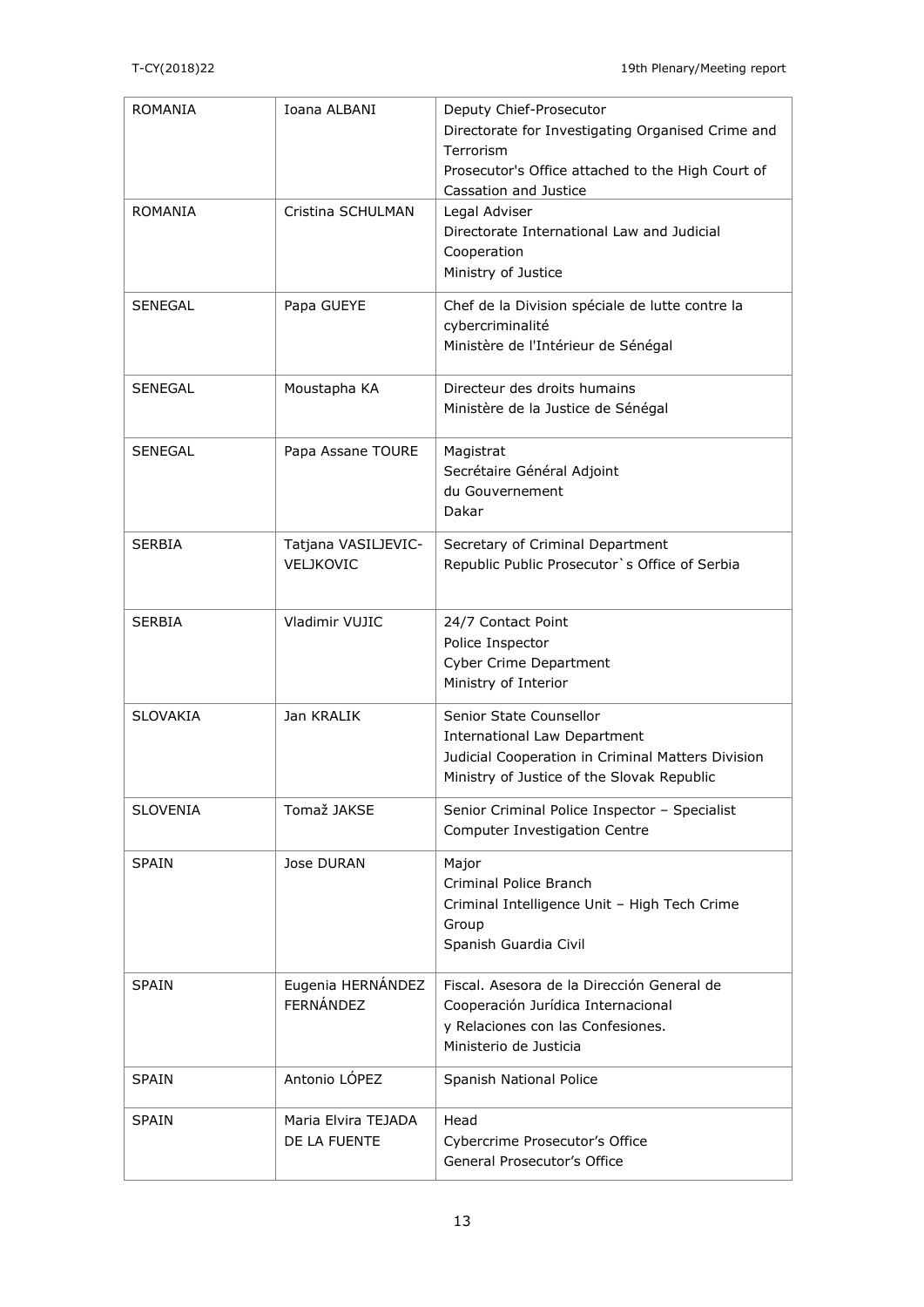| <b>SRI LANKA</b>                                                   | Roshan<br><b>CHANDRAGUPTHA</b>                                       | Principal Information Security Engineer<br>Sri Lanka CERT                                                            |
|--------------------------------------------------------------------|----------------------------------------------------------------------|----------------------------------------------------------------------------------------------------------------------|
| <b>SRI LANKA</b>                                                   | Seneviratne<br><b>DUKGANNA</b><br><b>WALAWWE</b><br>RAVINDRA BANDARA | Senior Deputy Inspector General of Police - Head<br>of NCB<br>Criminal Investigation Department, Sri Lanka<br>Police |
| <b>SRI LANKA</b>                                                   | Jayantha FERNANDO                                                    | Director<br><b>ICTA</b>                                                                                              |
| SWITZERLAND                                                        | Andrea CANDRIAN                                                      | Vice Head<br>High Tech Crime and Counter Terrorism Unit<br>Federal Office of Justice                                 |
| "THE FORMER<br><b>YUGOSLAV</b><br><b>REPUBLIC OF</b><br>MACEDONIA" | Vladimir<br>MILOSHESKI                                               | <b>Public Prosecutor</b><br>Basic Public Prosecutor's Office in Skopje                                               |
| "THE FORMER<br><b>YUGOSLAV</b><br><b>REPUBLIC OF</b><br>MACEDONIA" | Marjan STOILKOVSKI                                                   | Head of the Sector for Computer Crime and Digital<br>Forensics                                                       |
| "THE FORMER<br><b>YUGOSLAV</b><br>REPUBLIC OF<br>MACEDONIA"        | Ivana TRAJCHEVA                                                      | <b>Public Prosecutor</b><br>Basic Public Prosecutor's Office for Prosecuting<br>Organised Crime and Corruption       |
| <b>TONGA</b>                                                       | Aminiasi KEFU                                                        | Acting Attorney General and Director of Public<br>Prosecution                                                        |
| <b>TONGA</b>                                                       | Kalisi TOHIFOLAU                                                     | Acting Deputy Commissioner<br>Tonga Police                                                                           |
| <b>TONGA</b>                                                       | Siosaia VAIPUNA                                                      | Director<br>Tonga CERT                                                                                               |
| TURKEY                                                             | Kadir BAĞCI                                                          | Judge<br>General Directorate of Criminal Affairs<br>Ministry of Justice                                              |
| <b>TURKEY</b>                                                      | Bayram ERDAS                                                         | Rapporteur Judge<br>Ministry of Justice                                                                              |
| <b>TURKEY</b>                                                      | Gunseli GUVEN                                                        | Permanent Representation, Strasbourg                                                                                 |
| <b>UKRAINE</b>                                                     | Oleksandr<br><b>HRYNCHAK</b>                                         | First Deputy Chief<br><b>Cyber Police Department</b><br>National Police of Ukraine                                   |
| <b>UKRAINE</b>                                                     | Oleksii TKACHENKO                                                    | <b>International Relations Officer</b><br><b>Cyber Department</b><br><b>Security Service</b>                         |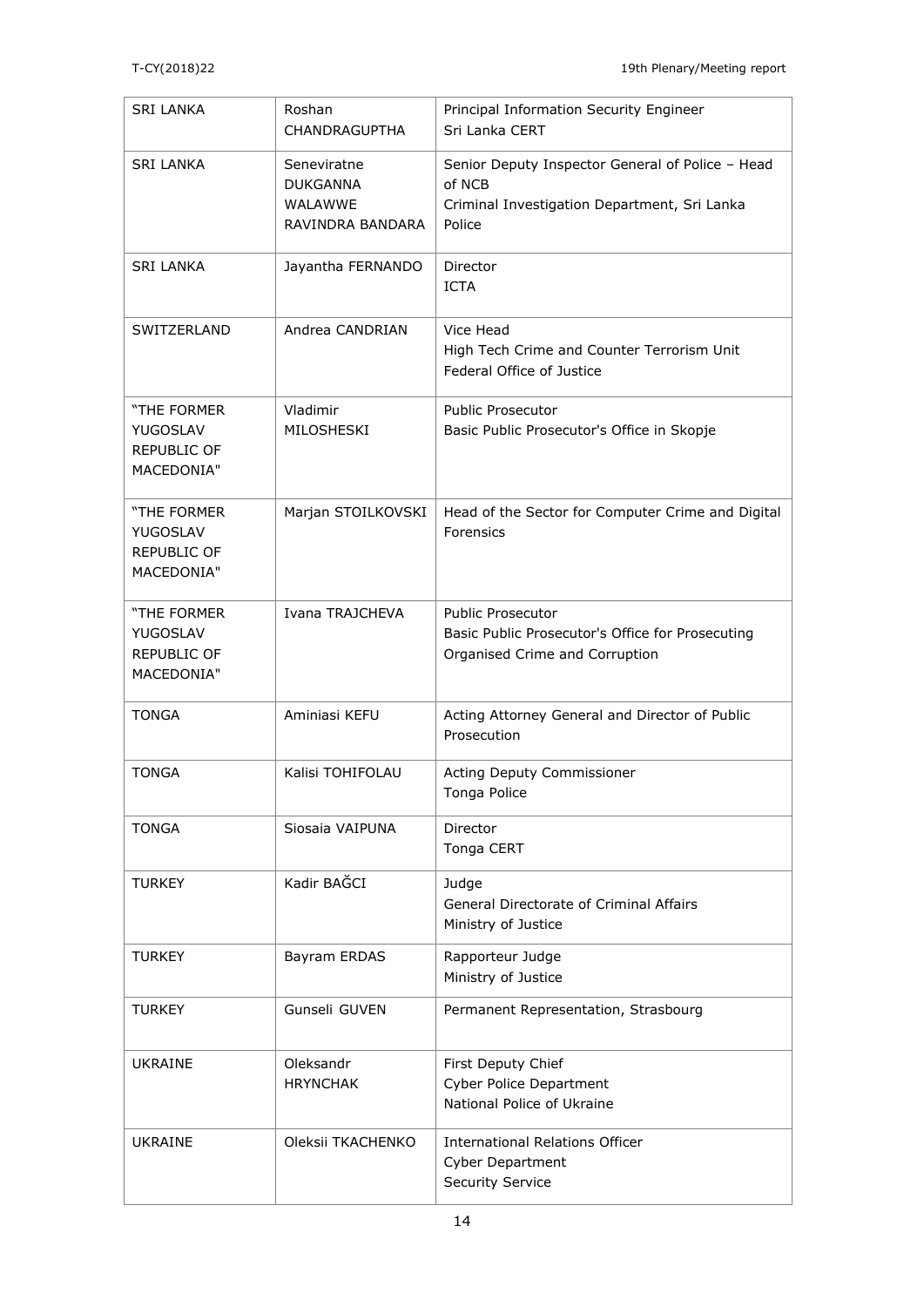| UNITED KINGDOM | Daniel GRUBB       | Cyber Crime Policy<br>Home Office                                                                                                   |
|----------------|--------------------|-------------------------------------------------------------------------------------------------------------------------------------|
| UNITED KINGDOM | Veronique READ     | Policy Advisor, International Criminality Unit<br><b>International Directorate</b><br>International and Immigration Policy Group    |
| <b>USA</b>     | Albert C. REES JR. | Senior Counsel, International Programs<br>Computer Crime & Intellectual Property Section<br>United States Department of Justice     |
| <b>USA</b>     | Aaron COOPER       | Senior Counsel,<br>Computer Crime & Intellectual Property Section<br>United States Department of Justice                            |
| <b>USA</b>     | Kenneth HARRIS     | Senior Counselor for the European Union,<br>Office of International Affairs<br>United States Department of Justice                  |
| <b>USA</b>     | Erica O'NEIL       | Assistant Deputy Chief for Computer Crime,<br>Computer Crime & Intellectual Property Section<br>United States Department of Justice |
| <b>USA</b>     | Thomas DOUGHERTY   | SE Asia Regional Legal Advisor for Cybercrime<br>U.S. Department of Justice                                                         |

## **Observer States**

| <b>COUNTRY</b> | <b>NAME</b>                         | <b>INSTITUTION</b>                                                                         |
|----------------|-------------------------------------|--------------------------------------------------------------------------------------------|
| COLOMBIA       | Marcela ORDONEZ<br><b>FERNANDEZ</b> | Minister Plenipotentiary<br>Coordinator of Crime Prevention<br>Ministry of Foreign Affairs |
| <b>GHANA</b>   | Kwabena ADU-<br><b>BOAHENE</b>      | Director<br>Bureau of National Communications                                              |
| <b>GHANA</b>   | Albert ANTWI-<br><b>BOASIAKO</b>    | National Cyber Security Policy and Strategy<br>Advisor<br>Ministry of Communications       |
| <b>GHANA</b>   | Yvonne ATAKORA<br><b>OBUOBISA</b>   | Director of Public Prosecutions<br>Attorney-General's Department<br>Prosecutions Division  |
| <b>GHANA</b>   | Hon Samuel Nartey<br><b>GEORGE</b>  | Member of Parliament                                                                       |
| <b>GHANA</b>   | Andrew Kofi MFRCFR                  | Member of Parliament                                                                       |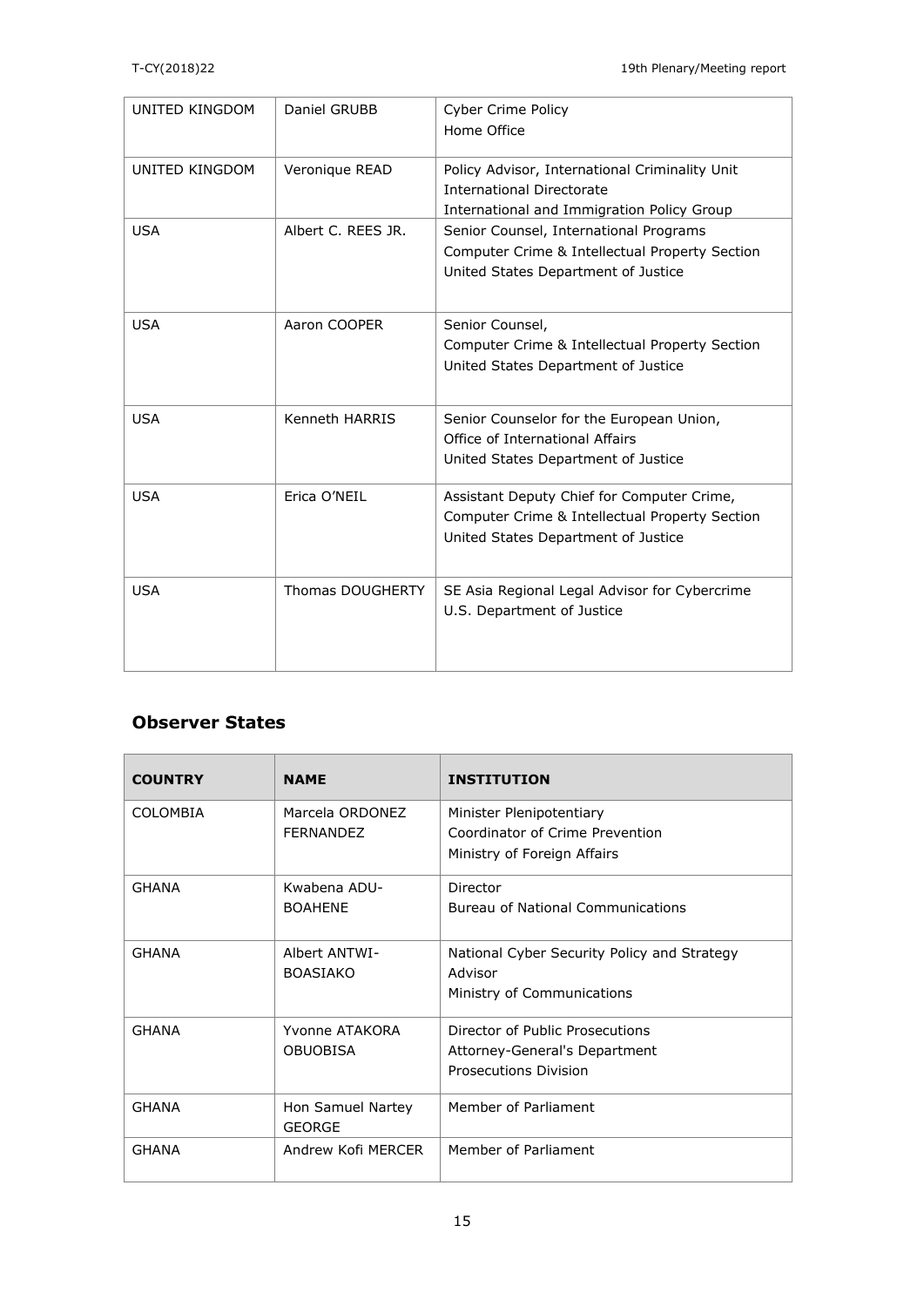| <b>IRELAND</b>  | Fiachra BYRNE                         | Administrative Officer<br>Drugs and Organised Crime<br>Crime and Security Directorate<br>Department of Justice and Equality                                        |
|-----------------|---------------------------------------|--------------------------------------------------------------------------------------------------------------------------------------------------------------------|
| MEXICO          | Samuel AGUILAR<br><b>RESÉNDIZ</b>     | Chef du Département de l'Unité de recherches<br>cybernétique et des opérations technologiques<br>Procuraduría General de la República (Ministrer de<br>la Justice) |
| MEXICO          | Santiago OÑATE<br><b>LABORDE</b>      | Observateur Permanent<br>Permanent Representation of Mexico to the<br>Council of Europe                                                                            |
| <b>NIGERIA</b>  | Umaru Etsu<br><b>MOHAMMED</b>         | Director Public Prosecutions of the Federation<br>(DPPF)<br>Federal Ministry of Justice                                                                            |
| NIGERIA         | Ama Ehi Sandra<br><b>OHIEN</b>        | Senior State Counsel, CCPU                                                                                                                                         |
| <b>NIGERIA</b>  | Terlumun George-<br>Maria TYENDEZWA   | Head, CCPU<br>Ministère Public                                                                                                                                     |
| <b>PARAGUAY</b> | Maria Soledad VIDAL<br><b>MACHUCA</b> | Deputy Attorney General of Cybercrime<br>Ministerio Público Fiscal                                                                                                 |
| <b>RUSSIA</b>   | Anton MARKOVSKIY                      | Deputy to the Permanent Representative of the<br>Russian Federation to the Council of Europe<br>Permanent Representation                                           |
| <b>RUSSIA</b>   | <b>Ernest CHERNUKHIN</b>              | Head of Division, Department of New Threats and<br>Challenges<br>Ministry of Foreign Affairs of the Russian<br>Federation                                          |
| <b>RUSSIA</b>   | Ekaterina LAPIKHINA                   | Counsellor, Legal Department<br>Ministry of Foreign Affairs of the Russian<br>Federation                                                                           |
| <b>RUSSIA</b>   | Vadim SMEKHOV                         | Senior Investigaor-Forensic Expert, Chief<br>Directorate of Forensics<br>Investigative Committee of the Russian<br>Federation                                      |
| <b>TUNISIA</b>  | Béchir BEN HASSEN                     | Commissaire Général<br>Ministère de l'Intérieur                                                                                                                    |
| <b>TUNISIA</b>  | Mohamed MESSAI                        | Conseiller à la Cour d'Appel de Tunis<br>Ministère de l'Intérieur                                                                                                  |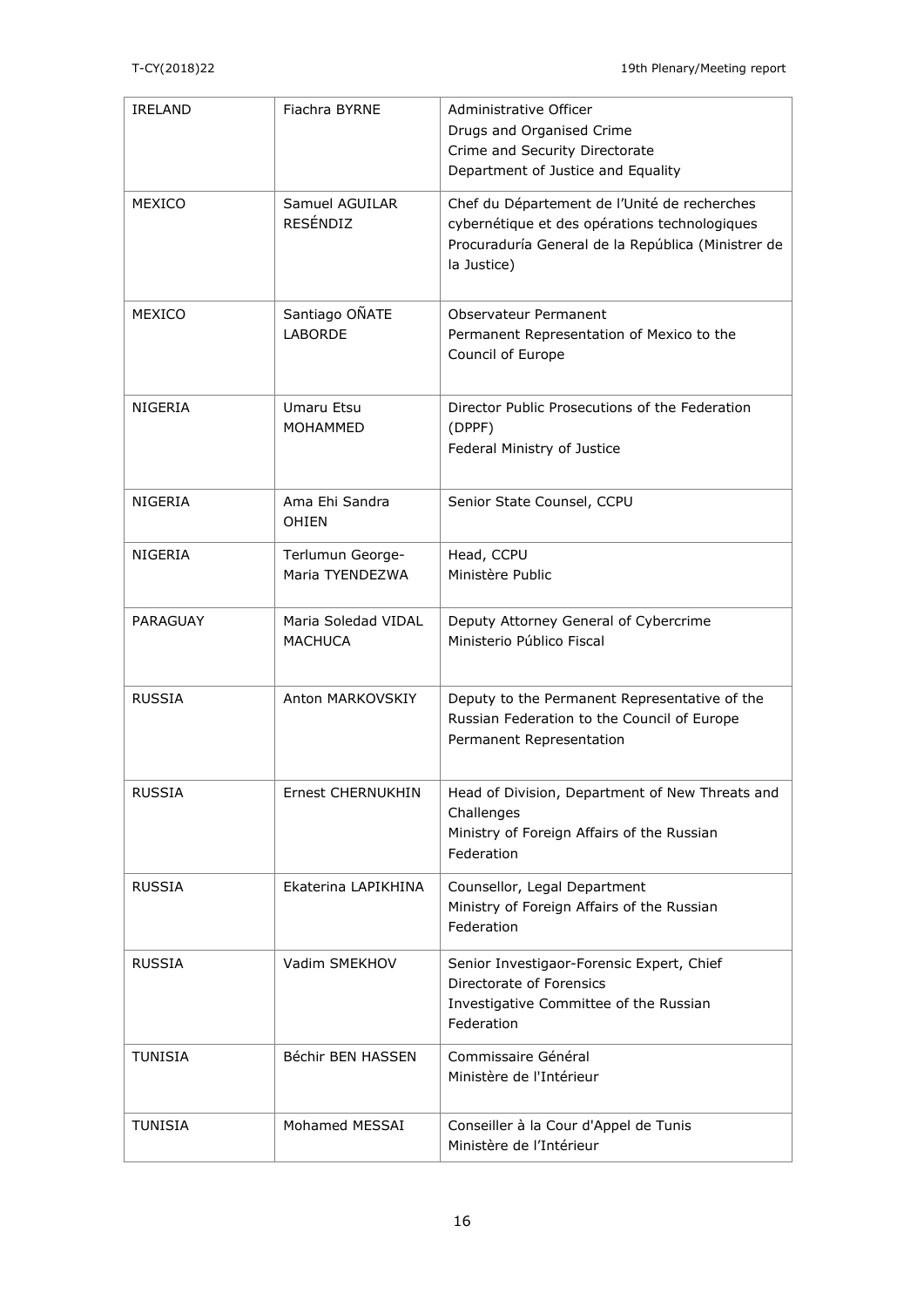| TUNISIA | Salma ABIDA | Chargée de mission auprès du cabinet du<br>Ministère de la Justice |
|---------|-------------|--------------------------------------------------------------------|
|---------|-------------|--------------------------------------------------------------------|

## **Ad-hoc observer States**

| <b>COUNTRY</b>   | <b>NAME</b>                    | <b>INSTITUTION</b>                                                               |
|------------------|--------------------------------|----------------------------------------------------------------------------------|
| <b>SINGAPORE</b> | Kannan<br><b>GNANASIHAMANI</b> | Deputy Public Prosecutor<br>Attorney-General's Chambers                          |
| <b>SINGAPORE</b> | Norman YEW LI<br><b>CHUEN</b>  | Deputy Public Prosecutor<br>Technology Crime Unit<br>Attorney-General's Chambers |

# **Observer Organisations**

| ORGANISATION                                                          | <b>NAME</b>                    | <b>POSITION</b>                                                                                                                                   |
|-----------------------------------------------------------------------|--------------------------------|---------------------------------------------------------------------------------------------------------------------------------------------------|
| <b>EUROPEAN UNION</b><br>DG HOME                                      | Cesar ALONSO<br><b>IRIARTE</b> | Unit D.4: Cybercrime DG Home Affairs and<br>Migration<br>European Commission                                                                      |
| <b>EUROPEAN UNION</b><br>DG HOME                                      | Toma MILIESKAITE               | Legal Officer<br>Unit JUST.DDG.B.2 - Procedural criminal law<br>European Commission                                                               |
| <b>EUROPEAN UNION</b><br>EU Delegation to<br>the Council of<br>Europe | Per IBOLD                      | Legal Counsellor                                                                                                                                  |
| <b>EUROPEAN UNION</b><br><b>ENISA</b>                                 | Andreas MITRAKAS               | Head of Data Security and Standardisation Unit<br>(COD2)<br>European Union Agency for<br>Network & Information Security (ENISA)<br>European Union |
| EUROPEAN UNION<br><b>EUROJUST</b>                                     | Daniela BURUIANA               | Chair of the Task Force<br>on cybercrime<br>National member for Romania                                                                           |
| <b>EUROPEAN UNION</b><br>/ EUROPEAN<br><b>COUNCIL</b>                 | Monika KOPCHEVA                | Political Administrator<br>General Secretariat<br>DG D 2C<br>Justice and Home Affairs<br>Council of the European Union                            |
| <b>EUROPEAN UNION</b><br>/ EUROPEAN<br>COUNCIL                        | Christina<br><b>STROMHOLM</b>  | Political Administrator<br>Council of the European Union                                                                                          |
| <b>INTERPOL</b>                                                       | James TAN                      | Head of ASEAN Cyber Capability                                                                                                                    |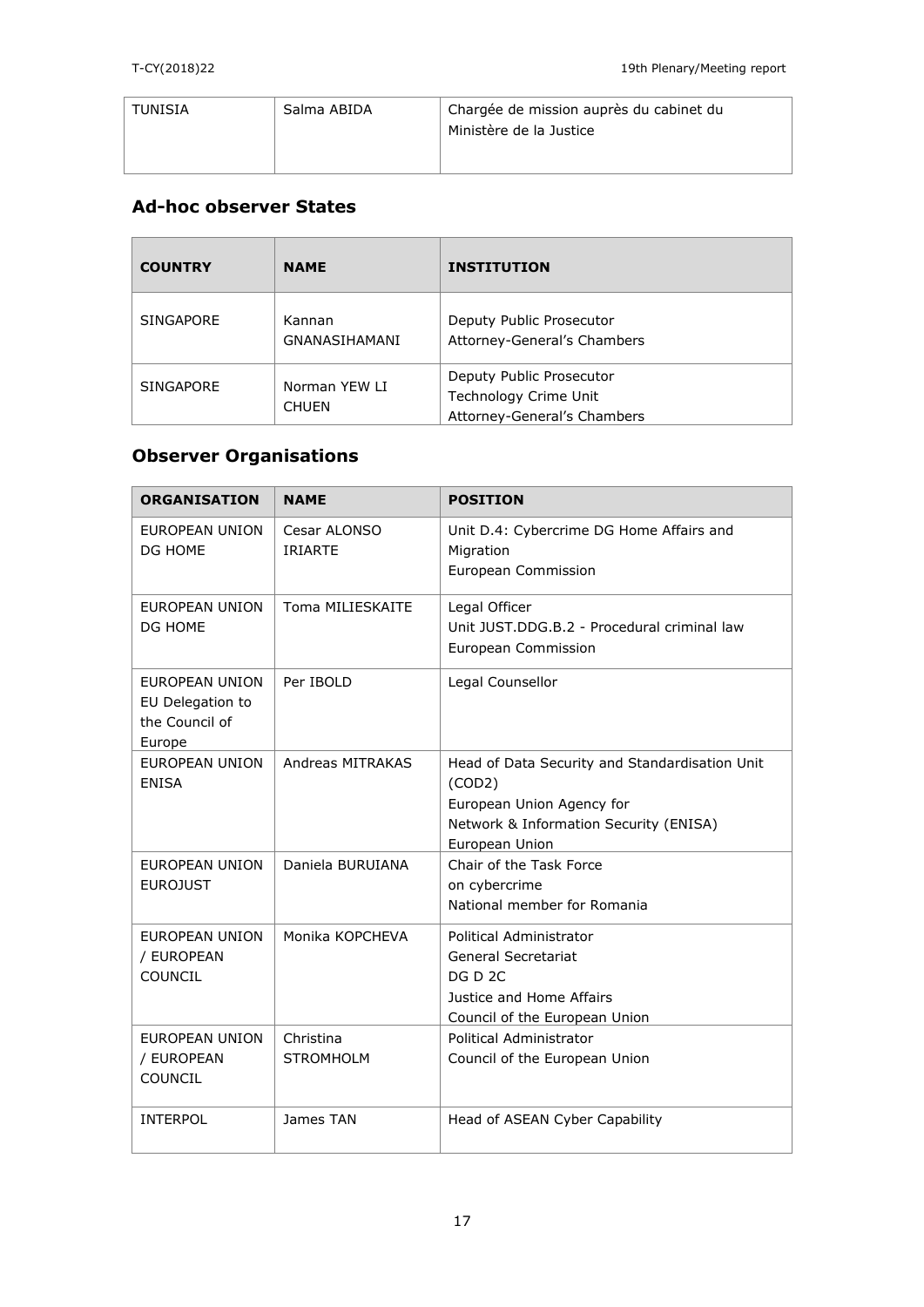| <b>ORGANISATION</b> | <b>NAME</b>       | <b>POSITION</b>                                                                                               |
|---------------------|-------------------|---------------------------------------------------------------------------------------------------------------|
| <b>OSCE</b>         | Rasa OSTRAUSKAITE | Director, Transnational Threats Department<br>Organization for Security and<br>Co-Operation in Europe (OSCE)  |
| <b>UNODC</b>        | Malin OESTEVIK    | Cybercrime and Anti-Money Laundering Dept<br>Associate<br>United Nations Office on Drugs and Crime<br>(UNODC) |

# **Council of Europe experts**

| <b>ORGANISATION</b> | <b>NAME</b> | <b>POSITION</b> |
|---------------------|-------------|-----------------|
| CONSULTANT          | Betty SHAVE | Consultant      |

# **Council of Europe Committees**

| <b>COMMITTEES</b>                                                                                                                                                    | <b>NAME</b>      | <b>POSITION</b>                                                                                                                              |
|----------------------------------------------------------------------------------------------------------------------------------------------------------------------|------------------|----------------------------------------------------------------------------------------------------------------------------------------------|
| <b>CDMSI</b><br>(STEERING<br><b>COMMITTEE ON</b><br><b>MEDIA AND</b><br><b>INFORMATION</b><br>SOCIETY)                                                               | Emir POVLAKIC    | Head of Division for Licensing<br>Digitalization and Coordination in Broadcasting,<br>Bosnia-Herzegovina<br>Communications Regulatory Agency |
| PC-OC<br>(COMMITTEE OF<br><b>EXPERTS ON THE</b><br><b>OPERATION OF</b><br><b>EUROPEAN</b><br><b>CONVENTIONS ON</b><br><b>CO-OPERATION IN</b><br>CRIMINAL<br>MATTERS) | Gabriela BLAHOVA | Director of the International Department for<br><b>Criminal Matters</b><br>Ministry of Justice of the Czech Republic                         |
| T-ES (LANZAROTE<br>CONVENTION<br>COMMITTEE)                                                                                                                          | Gioia SCAPPUCCI  | <b>Executive Secretary</b><br>Lanzarote Committee<br>Council of Europe                                                                       |
| $T-PD$<br>(CONSULTATIVE<br><b>COMMITTEE OF</b><br><b>DATA</b><br><b>PROTECTION</b><br>CONVENTION<br>108)                                                             | Peter KIMPIAN    | Programme Advisor<br>Data Protection Unit<br>Council of Europe                                                                               |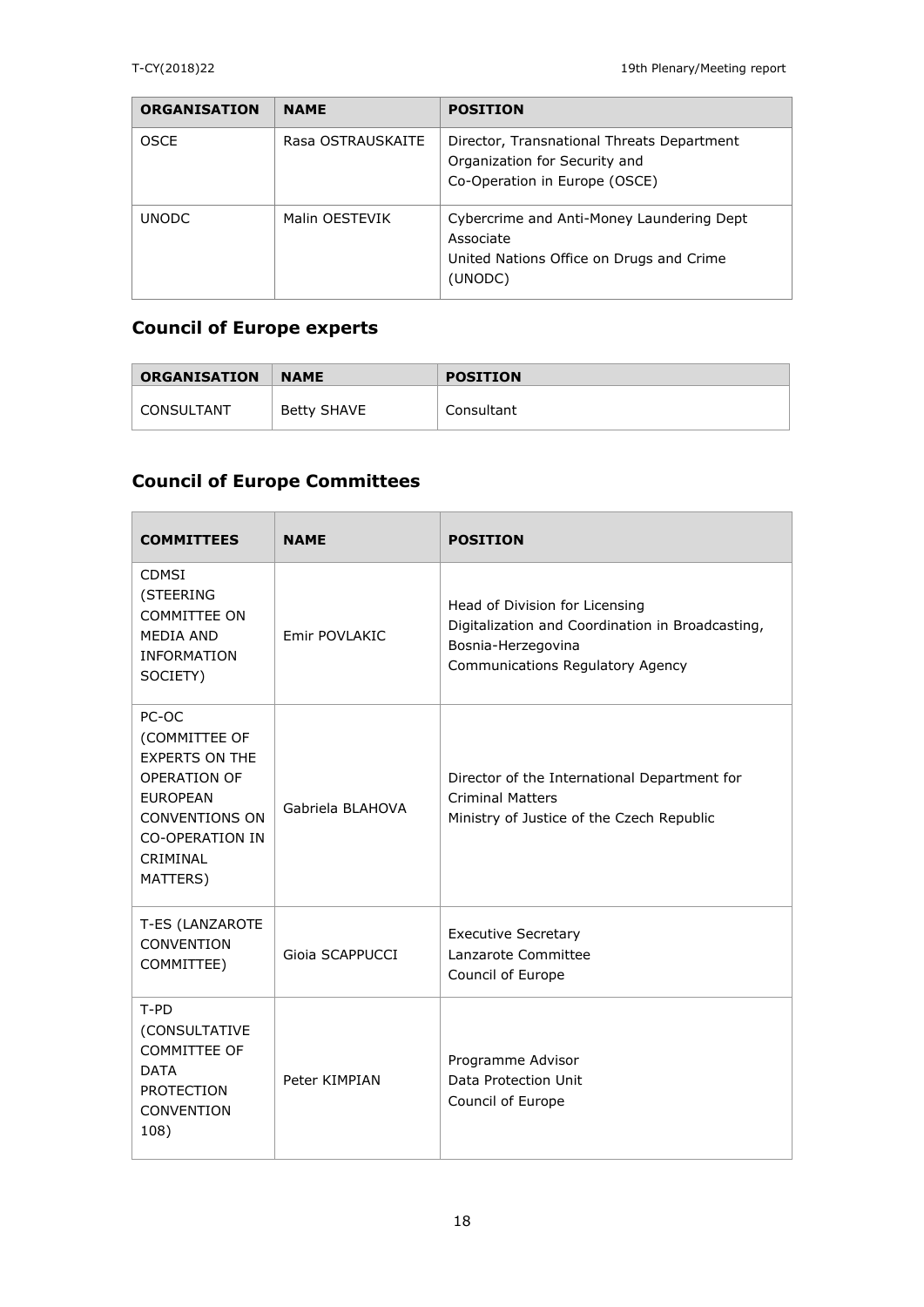# **Council of Europe Secretariat**

| <b>Name</b>                          | <b>Details</b>                                                                                                                                                                                                                                                                                                                         |  |  |
|--------------------------------------|----------------------------------------------------------------------------------------------------------------------------------------------------------------------------------------------------------------------------------------------------------------------------------------------------------------------------------------|--|--|
| Jan KLEIJSSEN                        | Director of Information Society and Action against Crime<br>Directorate General Human Rights and Rule of Law                                                                                                                                                                                                                           |  |  |
| Alexander SEGER                      | Executive Secretary of the Cybercrime Convention Committee<br>Head of Cybercrime Division<br>Head of Cybercrime Programme Office (C-PROC)<br>Information Society and Action against Crime Directorate<br>Directorate General Human Rights and Rule of Law<br>$T + 33(0)390214506$<br>F +33 (0)3 90 21 56 50<br>alexander.seger@coe.int |  |  |
| Alexandru FRUNZA<br><b>NICOLESCU</b> | Programme Officer<br>Cybercrime Division<br>Information Society and Action against Crime Directorate<br>Directorate General of Human Rights and Rule of Law<br>T +33 3 9021 5897<br>alexandru.frunza@coe.int                                                                                                                           |  |  |
| Nina LICHTNER                        | Programme Officer<br>Cybercrime Division<br>Information Society and Action against Crime Directorate<br>Directorate General of Human Rights and Rule of Law<br>T +33 3 8841 2175<br>nina.lichtner@coe.int                                                                                                                              |  |  |
| Valérie<br><b>SCHAEFFER</b>          | Project Assistant<br>Cybercrime Division<br>Information Society and Action against Crime Directorate<br>Directorate General Human Rights and Rule of Law<br>T +33 (0)3 90 21 40 21<br>valerie.schaeffer@coe.int                                                                                                                        |  |  |
| Iulia SUCIU                          | Project Assistant<br>Cybercrime Programme Office (C-PROC) Bucharest<br>Council of Europe<br>Iulia.suciu@coe.int                                                                                                                                                                                                                        |  |  |
| Andrei Stefan<br><b>CANDREA</b>      | Project Assistant<br>Cybercrime Programme Office (C-PROC) Bucharest<br>Council of Europe<br>Andrei-Stefan.CANDREA@coe.int                                                                                                                                                                                                              |  |  |